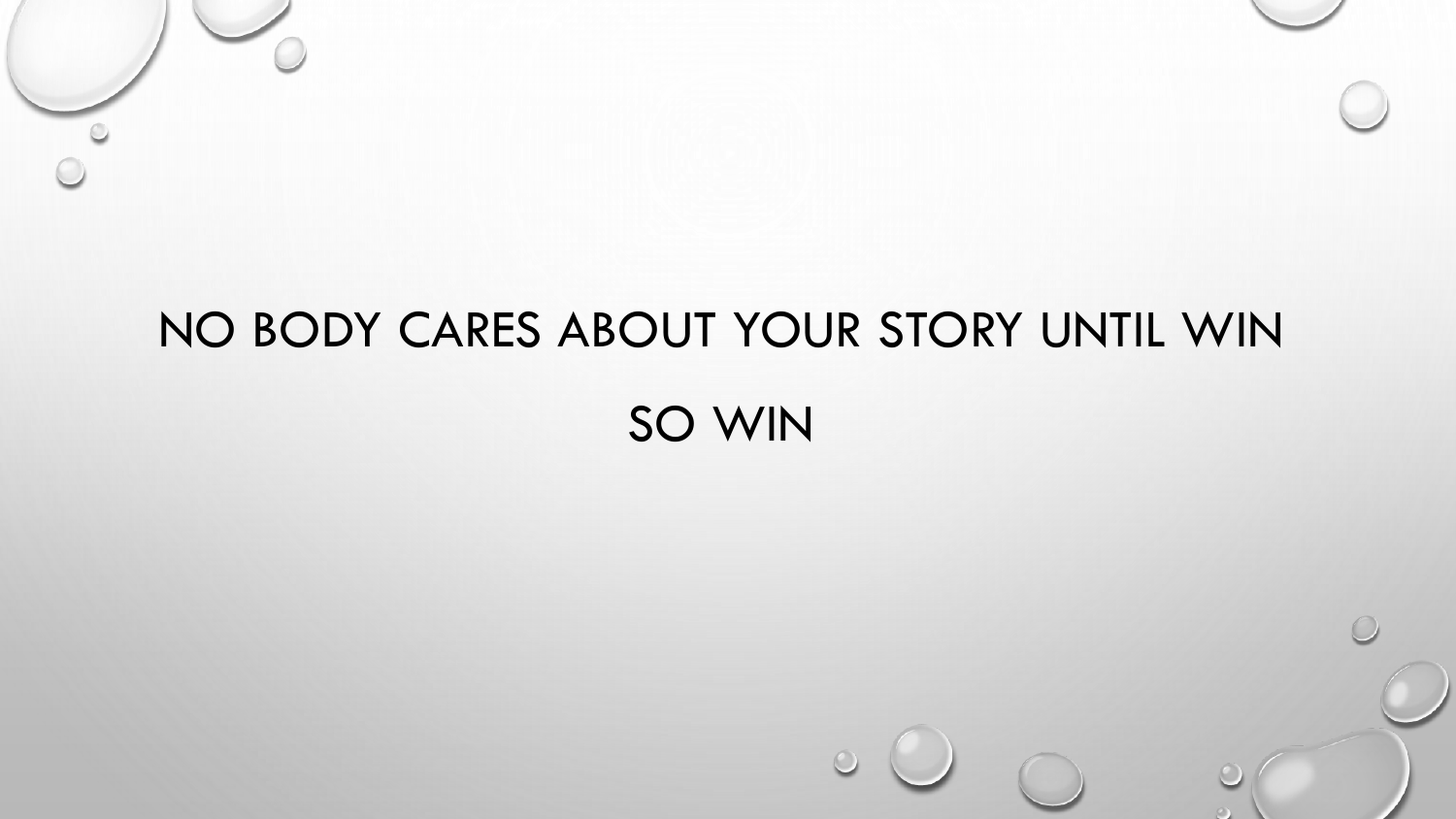

## DIGITIZATION AND INNOVATION IN LIFE INSURANCE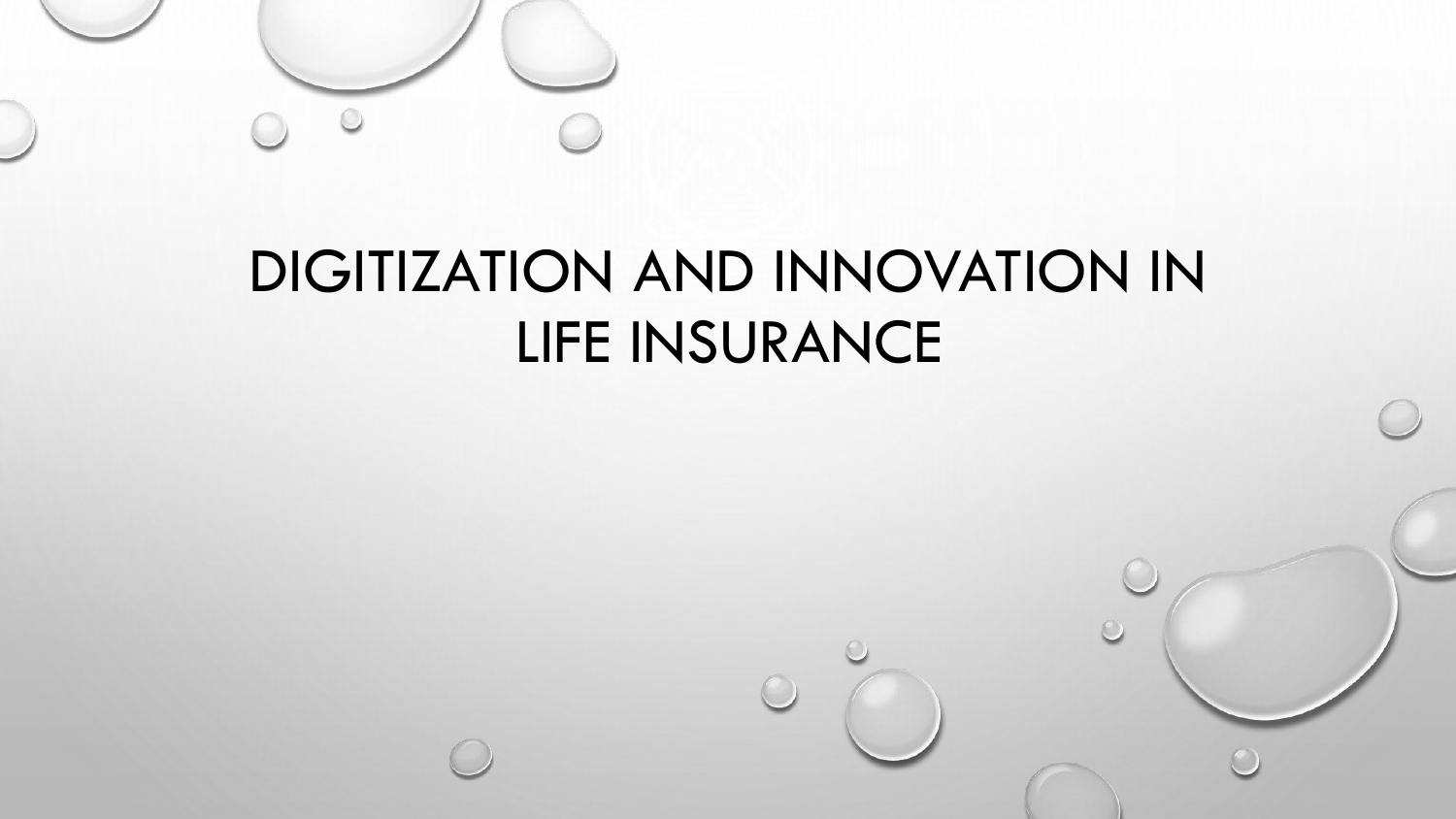#### PROJECT INITIATION

## Y CO. ONLINE PRESENCE PROJECT CHARTER PROJECT OBJECTIVES

Y CO. IS GOING TO ESTABLISH IT ONLINE PRESENCE IN THE COMING FEW YEAR. IT TARGETS TO SERVE ITS CUSTOMERS/PARTNERS ONLINE, THROUGH THEIR MOBILE, SELL AND MARKET ITS PRODUCTS ONLINE, AND POSITION ITSELF AS LIFE INSURANCE MARKET LEADER.

#### **BUSINESS OBJECTIVES**

- PROVIDE ALL CURRENT SERVICES ONLINE TO CUSTOMERS AND PARTNERS IN THE COMING 3 YEARS
- DIGITAL PRODUCTS SALES DOUBLED BY THE END OF THE 3 YEARS
- BRAND IS RECOGNIZED AS NUMBER #1 DIGITAL LIFE INSURER IN 3 YEARS
- **PROJECT OBJECTIVES**
- Establish the needed online presence strategies / infrastructures / processes / plans / organization
- Duration : 18 month

**Expected (Benefits) or (Losses if not done now)**

- Doing this project now will help Y CO. to target higher customer segment = Higher premium range
- Increasing market share before competitors
- Better brand recognition
- Save time and cost leading to customer satisfaction and company higher profitability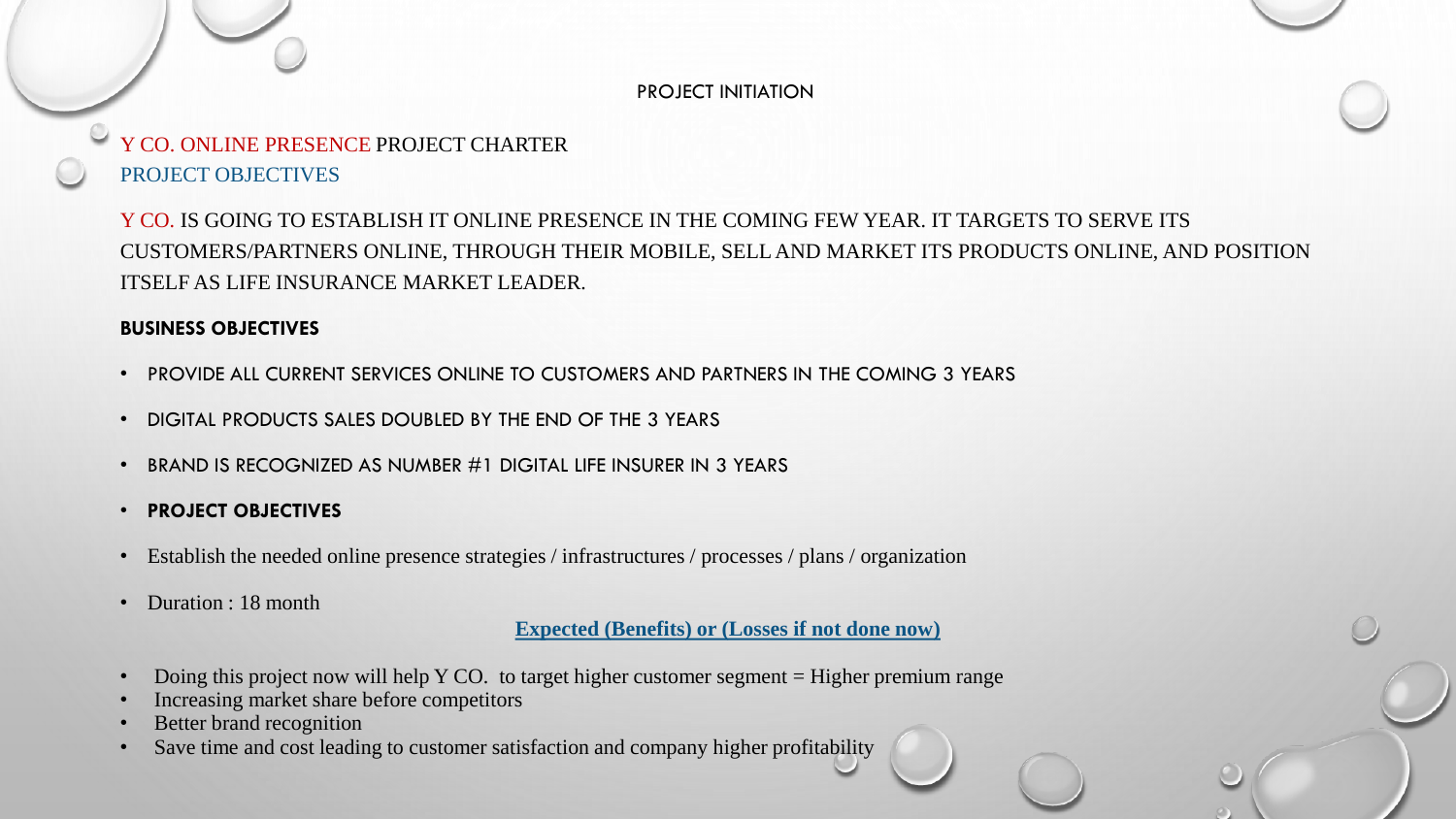

| <b>Major Deliverables</b>                  | <b>Brief</b>                                                                                                                               | <b>Approving Unit</b>                |
|--------------------------------------------|--------------------------------------------------------------------------------------------------------------------------------------------|--------------------------------------|
| 1. Digital Marketing                       | Value proposition and digital marketing plans, process, systems<br>Board                                                                   |                                      |
| 2. Digital Marketing Team                  | Team structure, Job descriptions, HR Policies, Hire, train, performance KPI's,<br>performance reporting                                    | <b>Human Resources</b>               |
| 3. New Digital Products & pricing<br>model | Products suitable to online sales and does not conflict with channels and design new<br>pricing model                                      | <b>Products / Researches</b><br>unit |
| 4. IT Digital Team Infrastructure          | Digital marketing requirements as well as Call centers requirements                                                                        | IT                                   |
| 5. IT required applications / Systems      | E-applications, workflow, optimization and monitoring<br>Complaints System, new quotation and offering, integrating to back office systems | IT                                   |
| 6. Call Center                             | Call centers agents, systems, performance, cycles                                                                                          | Process / IT                         |
| 7. Online Services,<br><b>Sales Cycles</b> | Design new processes with streamlining                                                                                                     | Process / IT                         |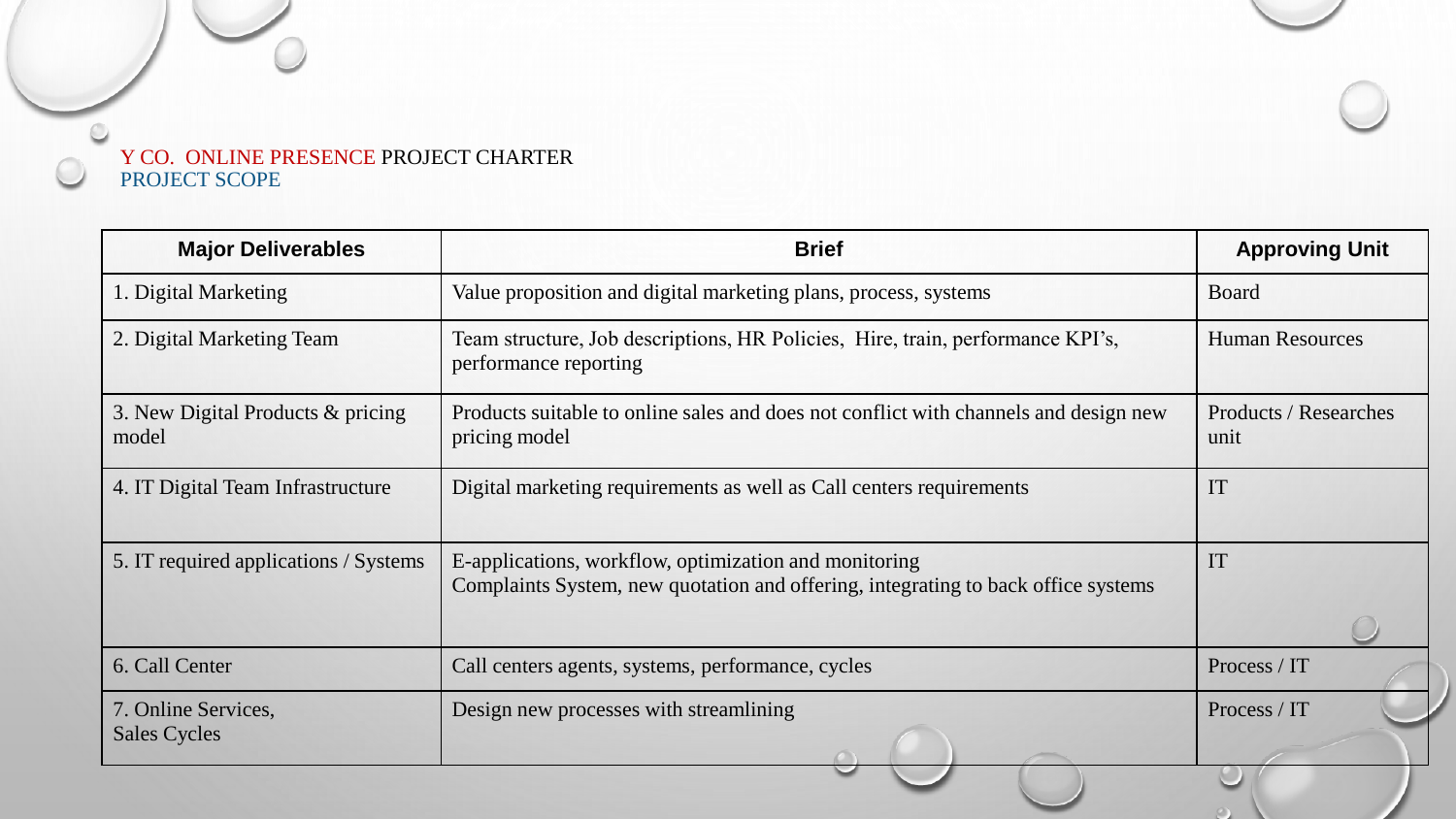

| <b>Out of Scope</b>                                 | <b>Brief</b>                                                                                      | Who then          |
|-----------------------------------------------------|---------------------------------------------------------------------------------------------------|-------------------|
| 1. Group Life                                       | Group business is out of scope                                                                    | <b>Next Phase</b> |
| 2. Group Medical                                    | Group medical business is out of scope                                                            | <b>Next Phase</b> |
| 3. It Tech. Support                                 | After installation and set up, IT technical support will be take over based on their<br>processes | IT                |
| 4. Legally sensitive claims (murders,<br>$\ldots$ ) | Manual                                                                                            | As usual          |
| 5. Payroll                                          | Policies and systems                                                                              | <b>HR</b>         |
| 6. Office preparations                              | Desks, chairs, desktops, networks,  for digital marketing team as well as call<br>centers         | Administration    |
| 7. EFSA and Legal Approvals                         | Future products and procedures to approve future cycles                                           | Legal/EFSA        |

5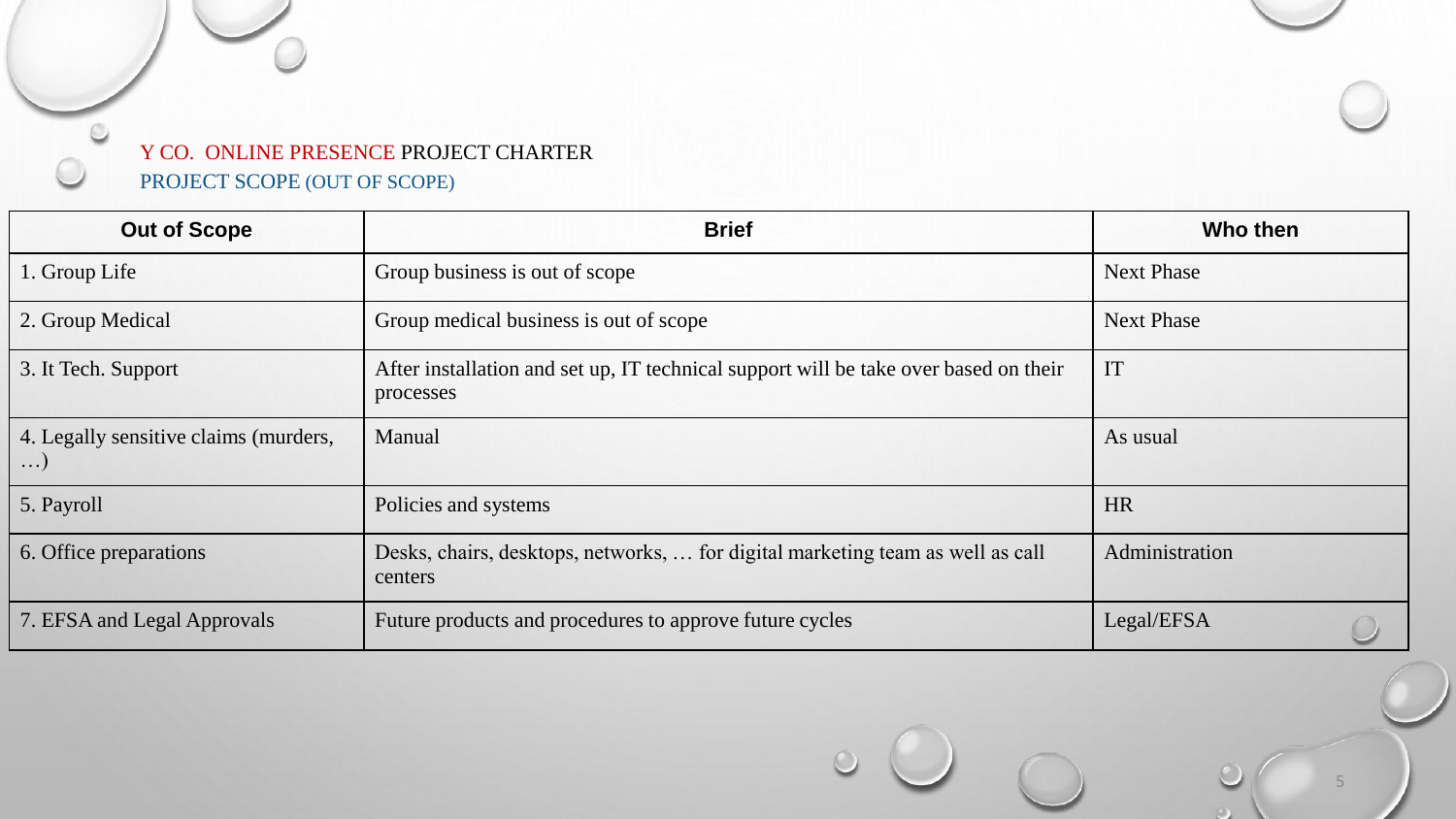

| <b>Milestones description</b> | <b>Date</b>           |
|-------------------------------|-----------------------|
| <b>Planning Phase</b>         | $31 - 3 - 20**$       |
| <b>Requirements Phase</b>     | $30-6-20**$           |
| Design Phase                  | $30-9-20**$           |
| <b>Implementation Phase</b>   | $28 - 2 - 20**$       |
| Testing & Evaluation Phase    | $30 - 6 - 20**$       |
| Go Live                       | $1 - 07 - 20**$       |
| <b>Digital marketing</b>      |                       |
|                               | $\bigcirc$<br>$\circ$ |

6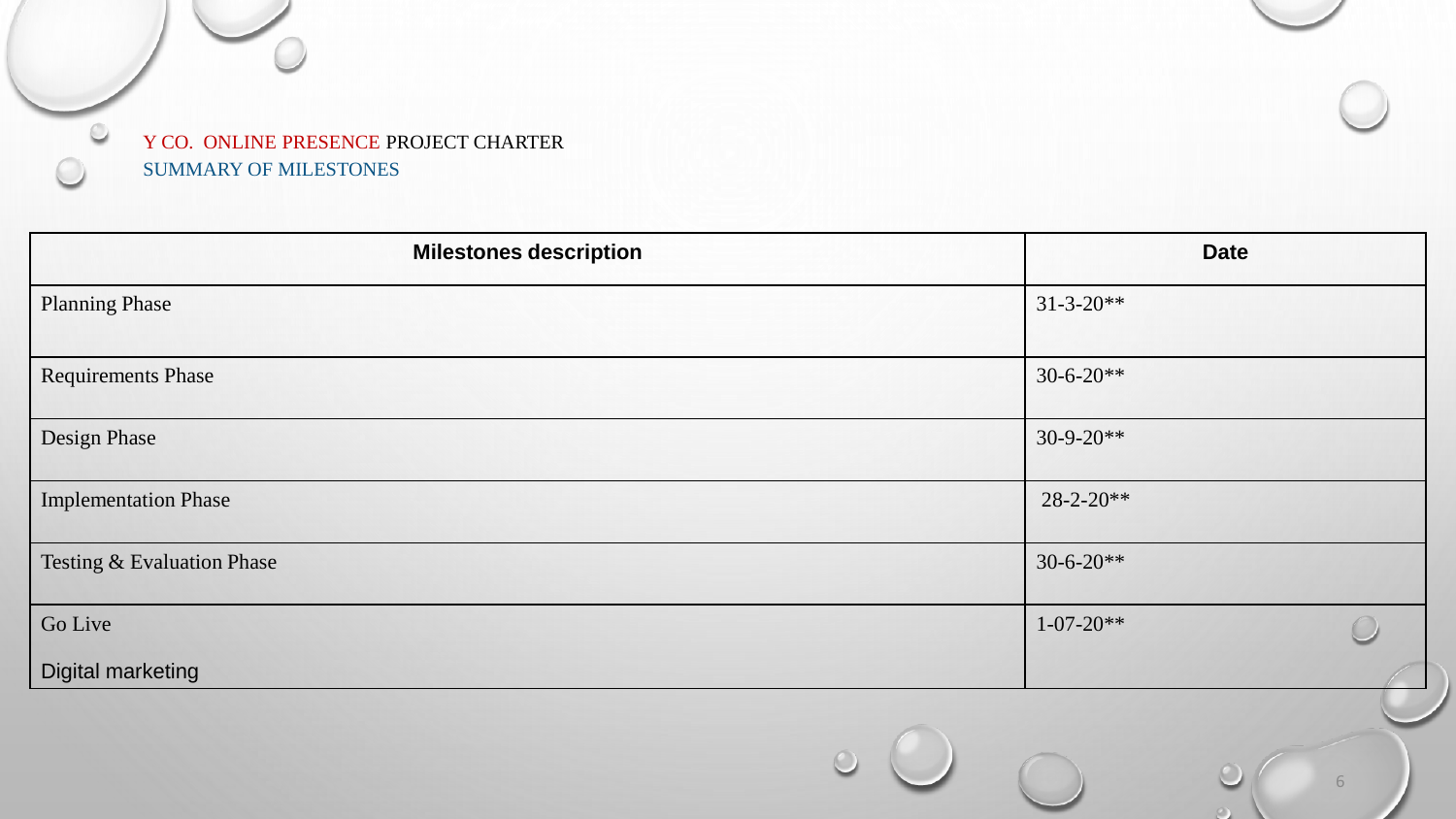

| <b>Assumptions</b>                                                                              | <b>Constraints</b>          |  |  |
|-------------------------------------------------------------------------------------------------|-----------------------------|--|--|
| NEW PRODUCT DON'T CONFLCT WITH SALES                                                            | <b>EFSA Regulations</b>     |  |  |
| <b>AVAILABLE RESOURSE</b>                                                                       | Culture changes             |  |  |
| EXPERT PEAPLE COULD BE HIRED                                                                    | Holding company regulations |  |  |
| Legacy system and new system interfaces will allow for future digital<br>marketing requirements | Project Budget and Time     |  |  |

7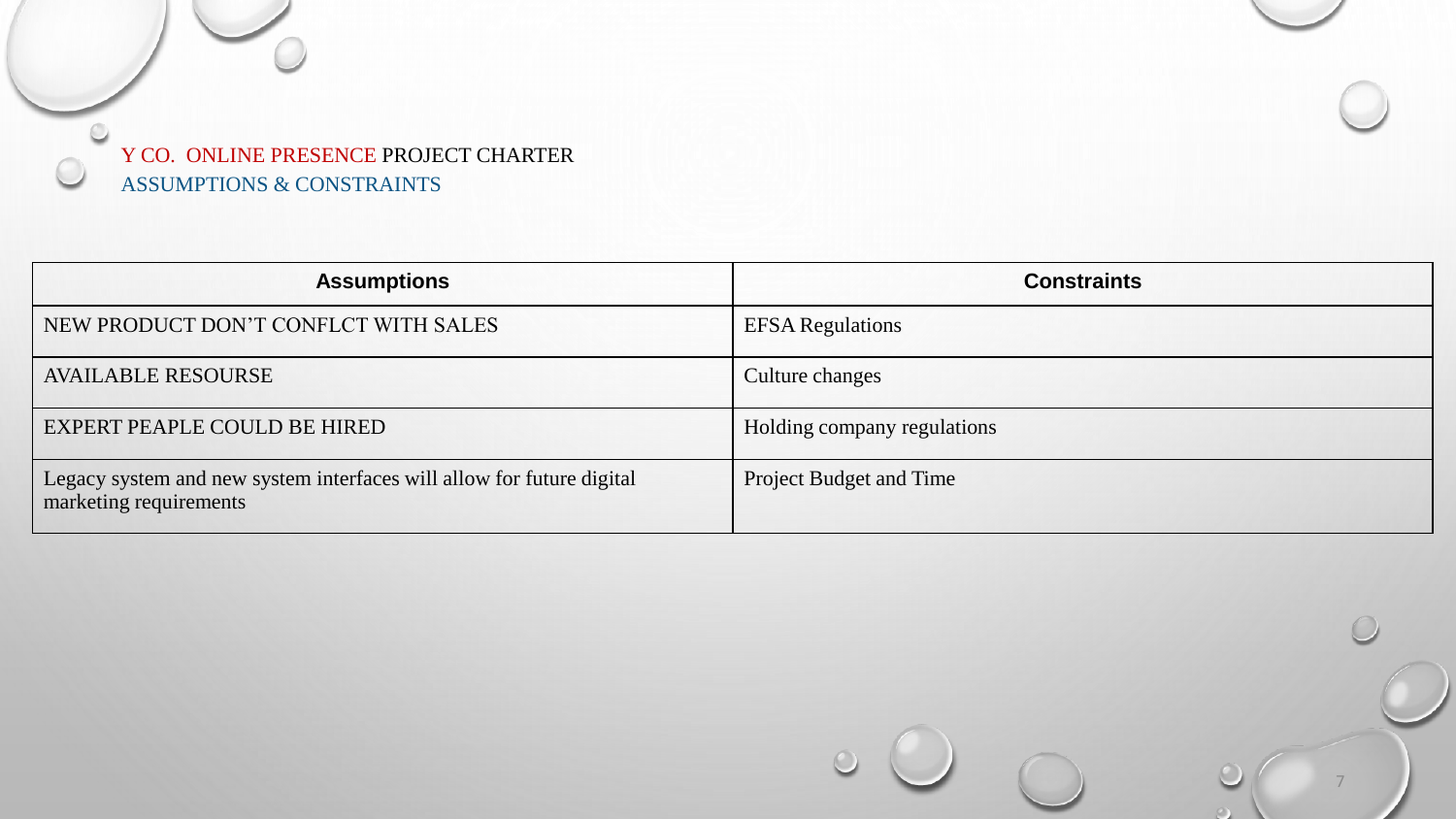

| <b>Risk</b>                                                                       | <b>Probability</b> | Impact | <b>Mitigating Action</b>                                                                                    |
|-----------------------------------------------------------------------------------|--------------------|--------|-------------------------------------------------------------------------------------------------------------|
| channel conflict                                                                  | High               | High   | Different product<br>Target segment higher premium<br>Sell online presence as benefits to channels and tool |
| Lack of Y CO. resources to work on digital<br>marketing project and in the market | Medium             | Medium | Outsource to agency<br>Training exiting staff                                                               |
| Culture (market to accept)                                                        | Medium             | High   | Educate public about insurance and gain trust                                                               |
| Resistance (cut jobs)                                                             | High               | High   | Educate shift in technology = shift in roles                                                                |
| Foreign Exchange risk                                                             | High               | Medium | Keep \$ Reserve<br>Hedging                                                                                  |

8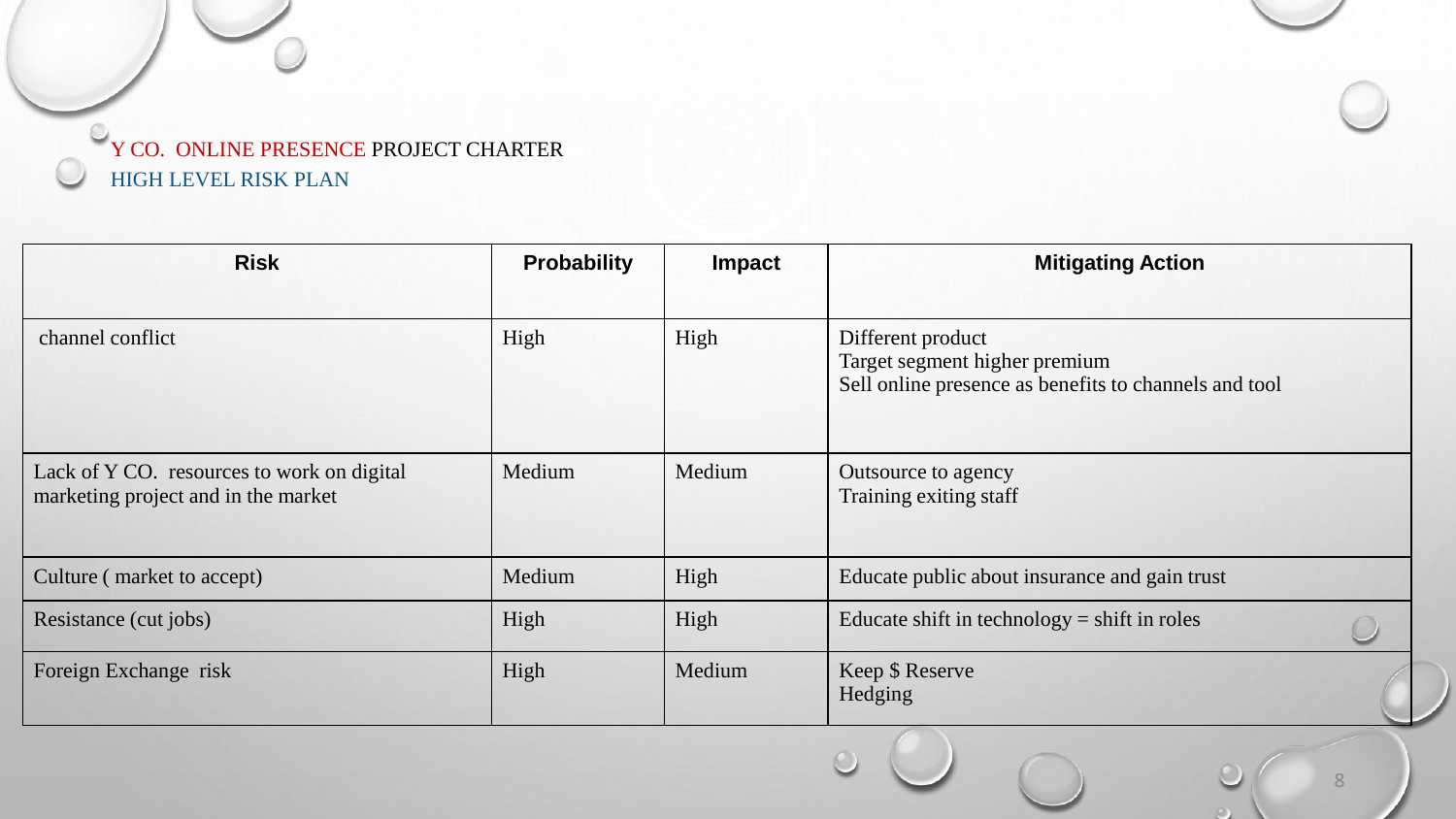

| <b>Role</b>              | <b>Responsibility</b>                                                   |  |  |
|--------------------------|-------------------------------------------------------------------------|--|--|
| IT development           | Responsible of IT applications development                              |  |  |
| IT administrator         | Responsible of technical support and infrastructure                     |  |  |
| Research and development | Responsible of product development And marketing research and processes |  |  |
| Actuarial                | Responsible of pricing new product                                      |  |  |
| Marketing & Sales        | Responsible of Digital marketing                                        |  |  |
| Call centre              | Responsible of services after sell                                      |  |  |

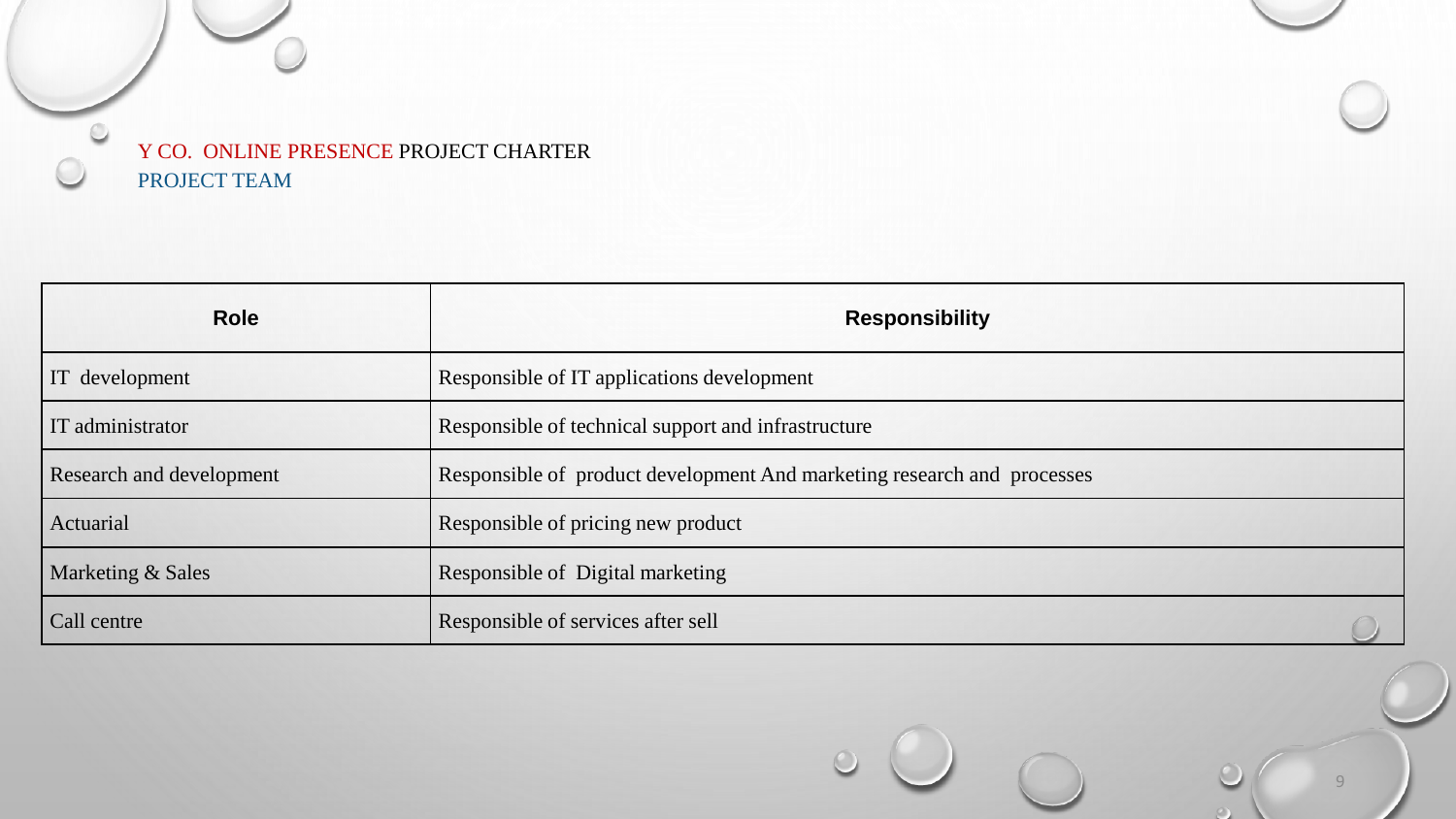### **Go live Business Process Management**

O

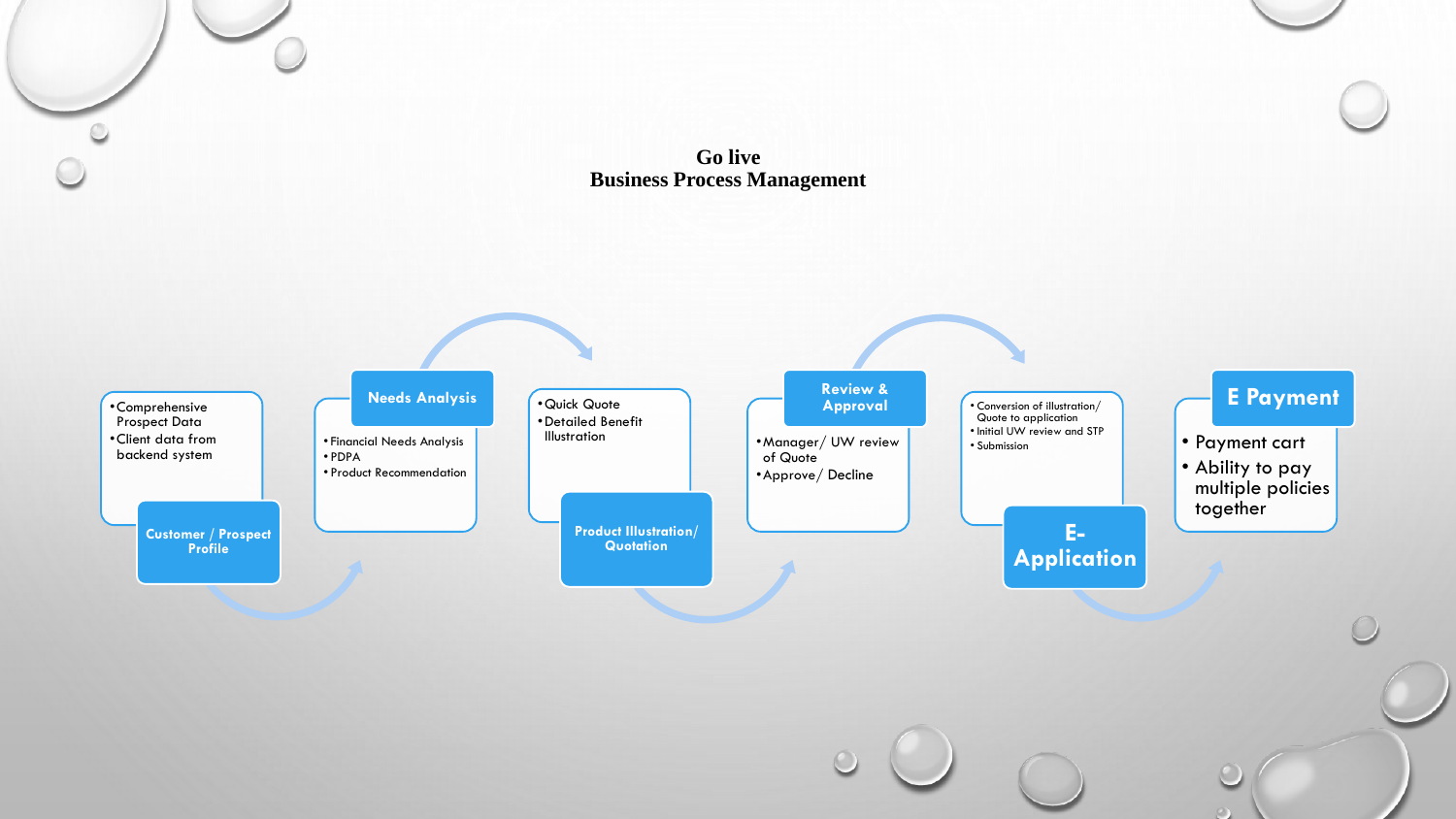**The Communications Plan**

Context analysis . Key issues

## Communication objectives

Communication strategy . Target audience . Creative and media strategy .push. Pull and profile strategy

Integrated communication plan

MARKTING

RESEARCH

Budget . Scheduling . Implementation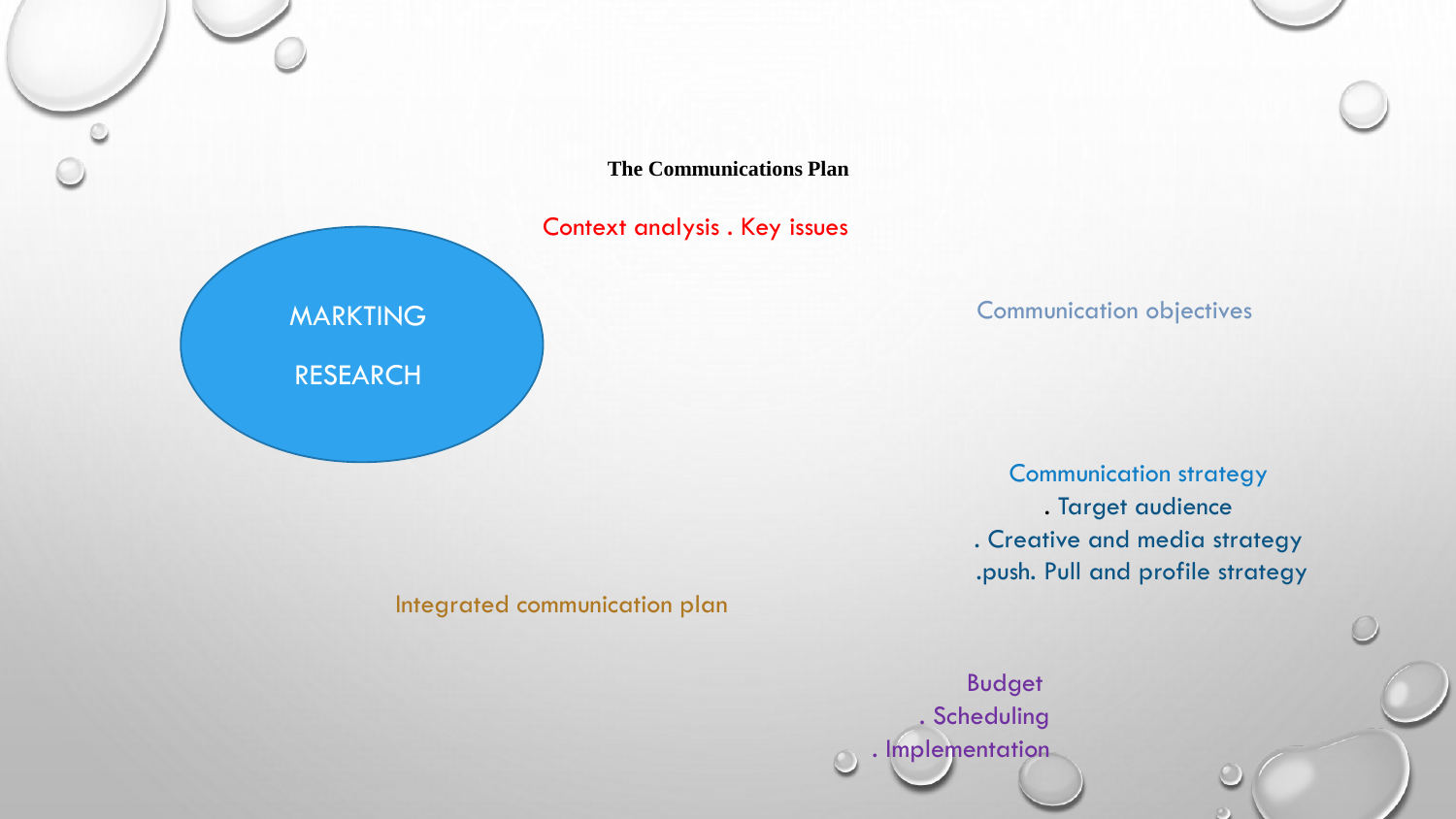

Digital Marketing Team training proposal

Social Media workshop

How to plan Digital Marketing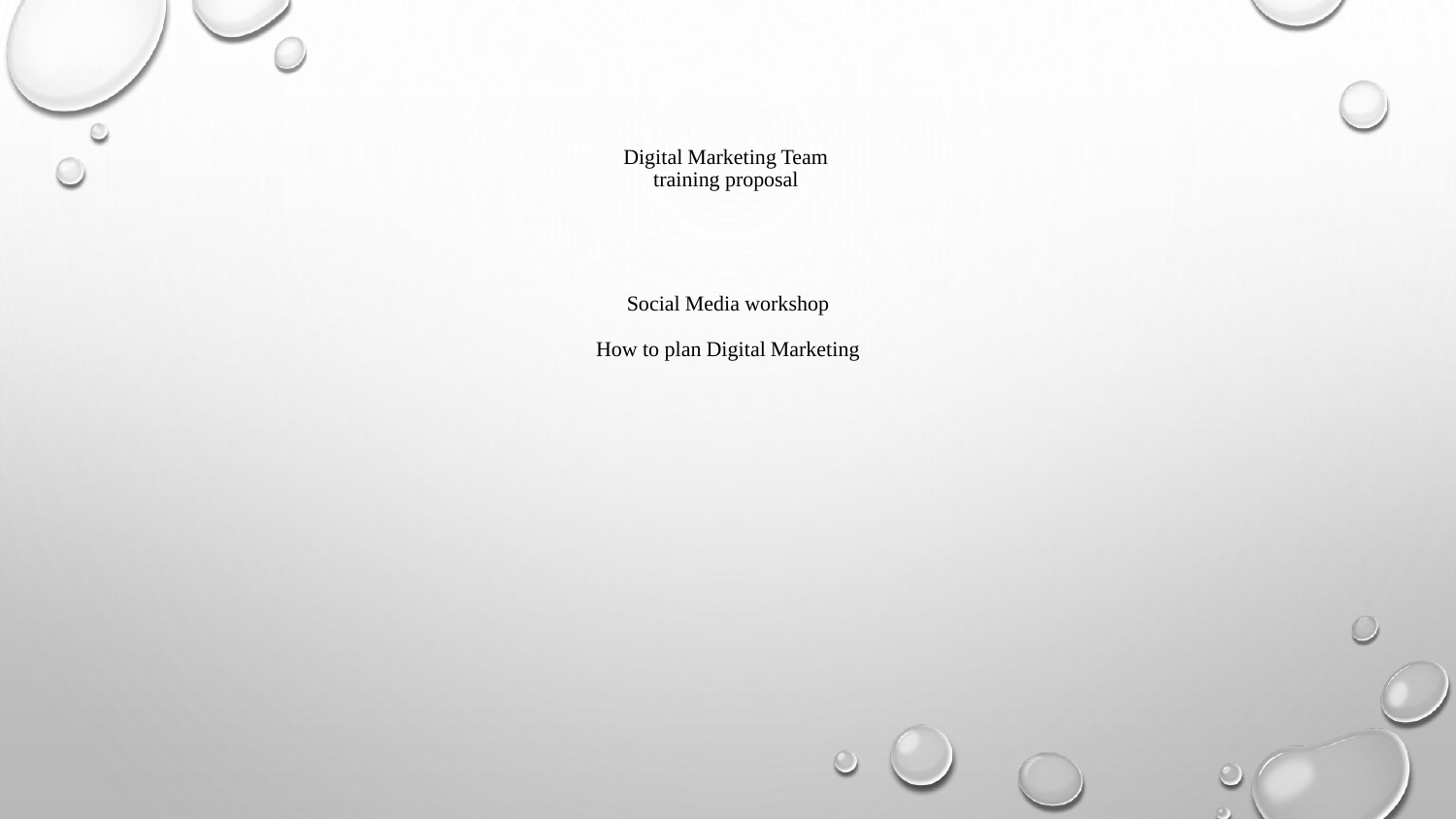#### **Introduction** Social Media

Social networks became one of the most Powerful **Communication way** that ties us together. Thinking about what happens when you meet someone new or asking where they work, where they grew up and which school they went to. Eventually, you realize that your childhood friend was in this guy's fraternity in college. Even though you've never met him before, you're both a part of the same social network -- a friend of a friend.

A social network is a social structure that maps out the relationships between individuals. Technically we all belong to one giant social network, but we also belong to smaller, tighter social networks defined by our families, our friends, where we live, where we work, where we went to school, our hobbies and interests and much more.

If you sat down with a pen and paper, it would be very difficult to map out all the people with whom you're connected and all the people with whom they're connected. That's why social-networking Web sites are so powerful.

Social-networking sites "make invisible social networks visible" by allowing us to see (with pictures and links) who our friends are, who our friends' friends are, and who our friends' friends' friends are -- all in an easy-to-use interface.

look up old friends; make new ones

share music, photos and videos

join groups based on interests such as politics, hobbies or favorite TV shows

find jobs or love; or browse for the weirdest profile picture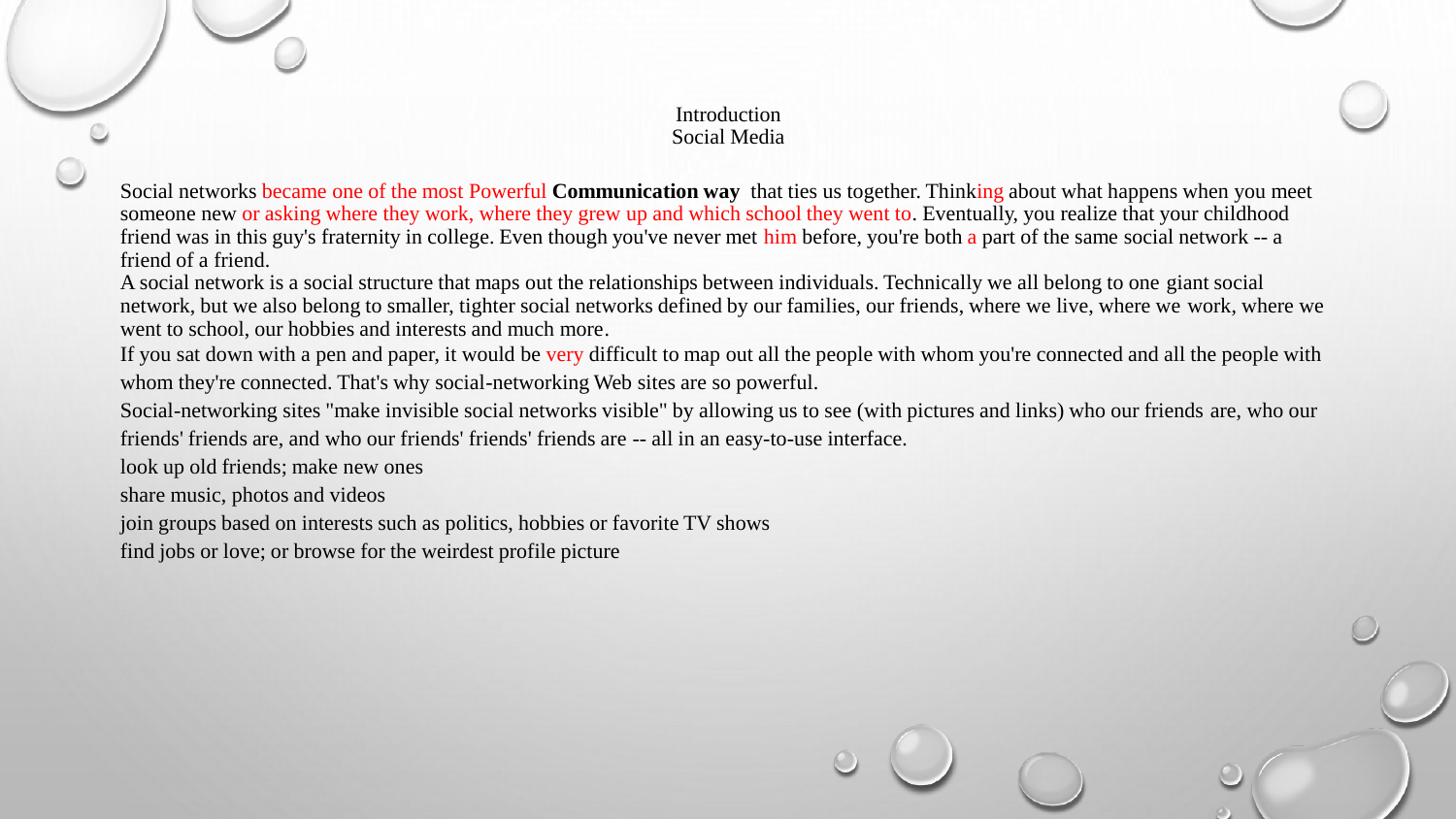Social networks can be defined as "our connections with other people." [source: BT Technology Journal] You're connected to your friends, who in turn are connected to their friends, and so on.

Your relationship to others in the social network can be measured by degrees of separation. Your friend is one degree of separation away from you. Your friend's friend is two degrees of separation away from you, and so on.

Social networks are important because they give us social capital. Social capital is the "resources accumulated through the relationships among people" [source: Journal of Computer-Mediated Communication]. These resources can come in several forms.

Useful information: medical tips, driving directions, movie recommendations

Personal relationships: family, friends, neighbors, colleagues

Ability to organize and form groups: local government, sports teams, knitting circles

Social capital makes it easier for us to find useful information and increases a community's capacity to organize and achieve goals. Social networks can also breed negative side effects.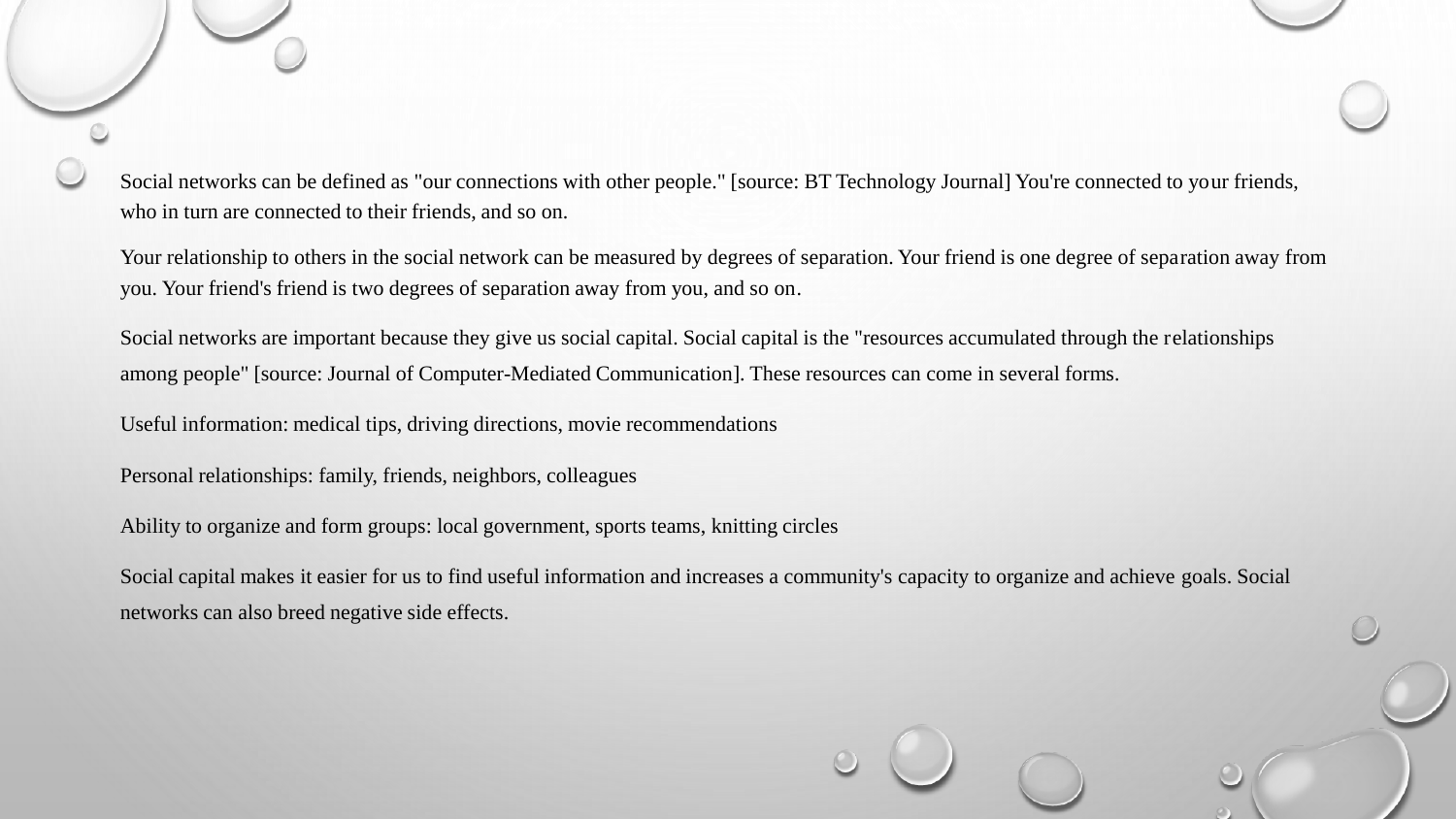Social networks are important because they give us social capital. Social capital is the "resources accumulated through the relationships among people" [source: Journal of Computer-Mediated Communication]. These resources can come in several forms.

Useful information: medical tips, driving directions, movie recommendations

Personal relationships: family, friends, neighbors, colleagues

Ability to organize and form groups: local government, sports teams, knitting circles

Social capital makes it easier for us to find useful information and increases a community's capacity to organize and achieve goals. Social networks can also breed negative side effects.

There are many relationships that make up social networks, and it's natural that some people in your network will be more closely related to you than others. Sociologists identify two major types of relationships in social networks: strong ties and weak ties.

Examples of strong ties could be family, close friends and immediate co-workers, while weak ties could be a childhood friend you haven't seen in 10 years, the clerk at the bookstore or a classmate with whom you don't hang out very often.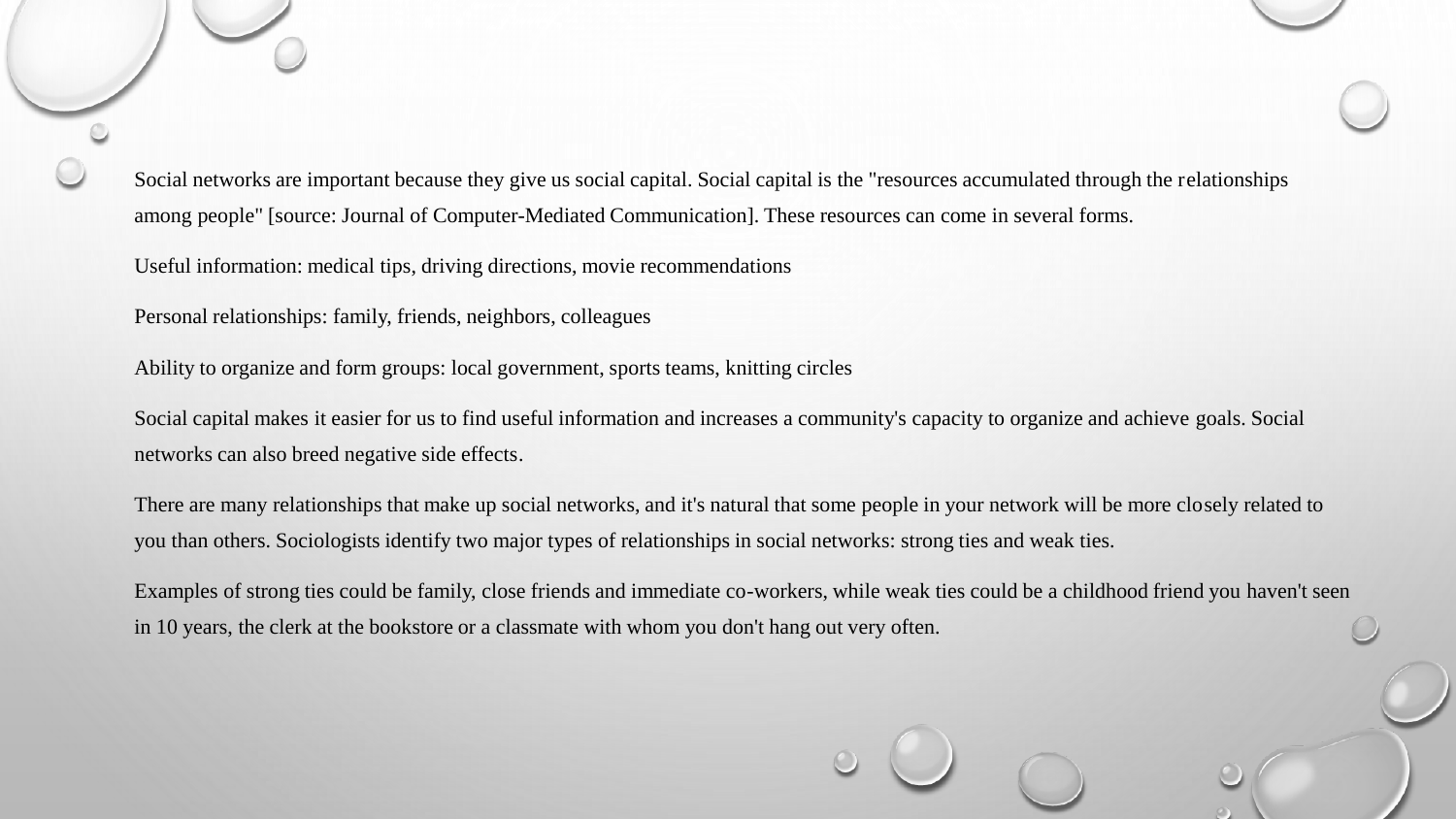Strong ties are harder to maintain than weak ties because they require frequent contact and more time and attention. Since strong ties require so much energy, there's a limit to how many an individual can maintain. Weak ties, on the other hand, are practically limitless, since they include people you may have met only once or know in a very specific social context (the secretary at your dentist's office, for example).

The main advantage of weak ties is that they serve as bridges to unexplored areas of the social network. At college, for example, it's natural for your first social network to be limited to people who live in your dorm. Then, one day, the kid sitting next to you in calculus class invites you to a party at his dorm. Suddenly, this weak tie has opened up a completely new segment of the college social network.

Weak ties are also important for exposing us to "non-redundant information," meaning opinions and ideas that are outside of our circle of strong ties. This type of "novel information" could help us locate a wider range of dating possibilities or land a new job in a company we'd never heard of before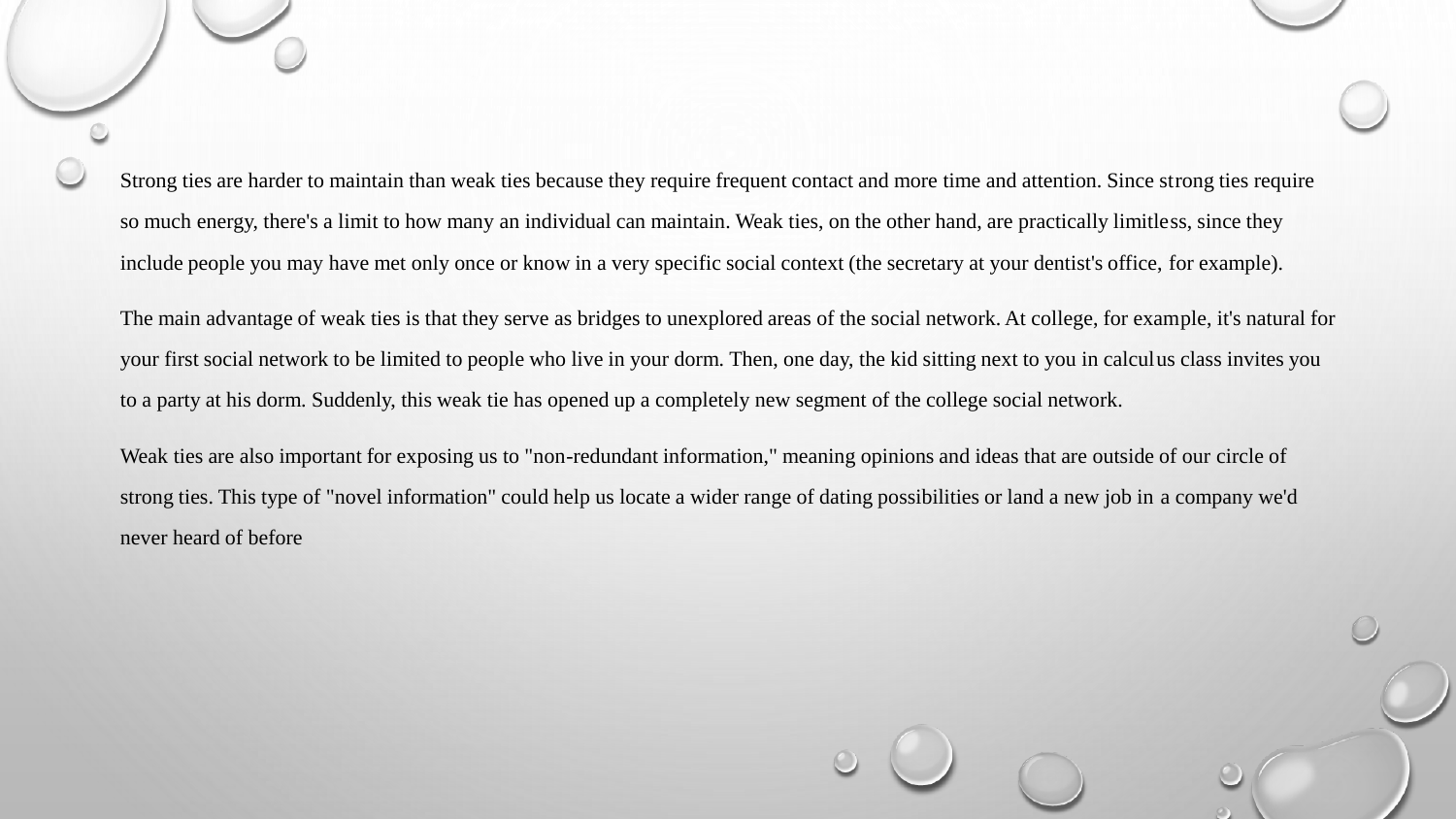There's evidence that social networks are most effective at generating social capital when they come about naturally, rather than being created. Self-made networks are called informal networks, while those imposed by an outside source -- like the bureaucracies and hierarchies in large companies -- are called formal networks.

Social psychology experiments in the 1930s first proved that workers are more productive within informal social networks. People, it seems, resent being told who to work with, where to get information and how to share it.

For businesses, that's led to a rise in "flatter" organizational structures, in which instructions don't necessarily come down from above and information works its way slowly back upward. Rather, ideas and management decisions can move up, down and sideways, with an emphasis on "peer-to-peer" collaboration.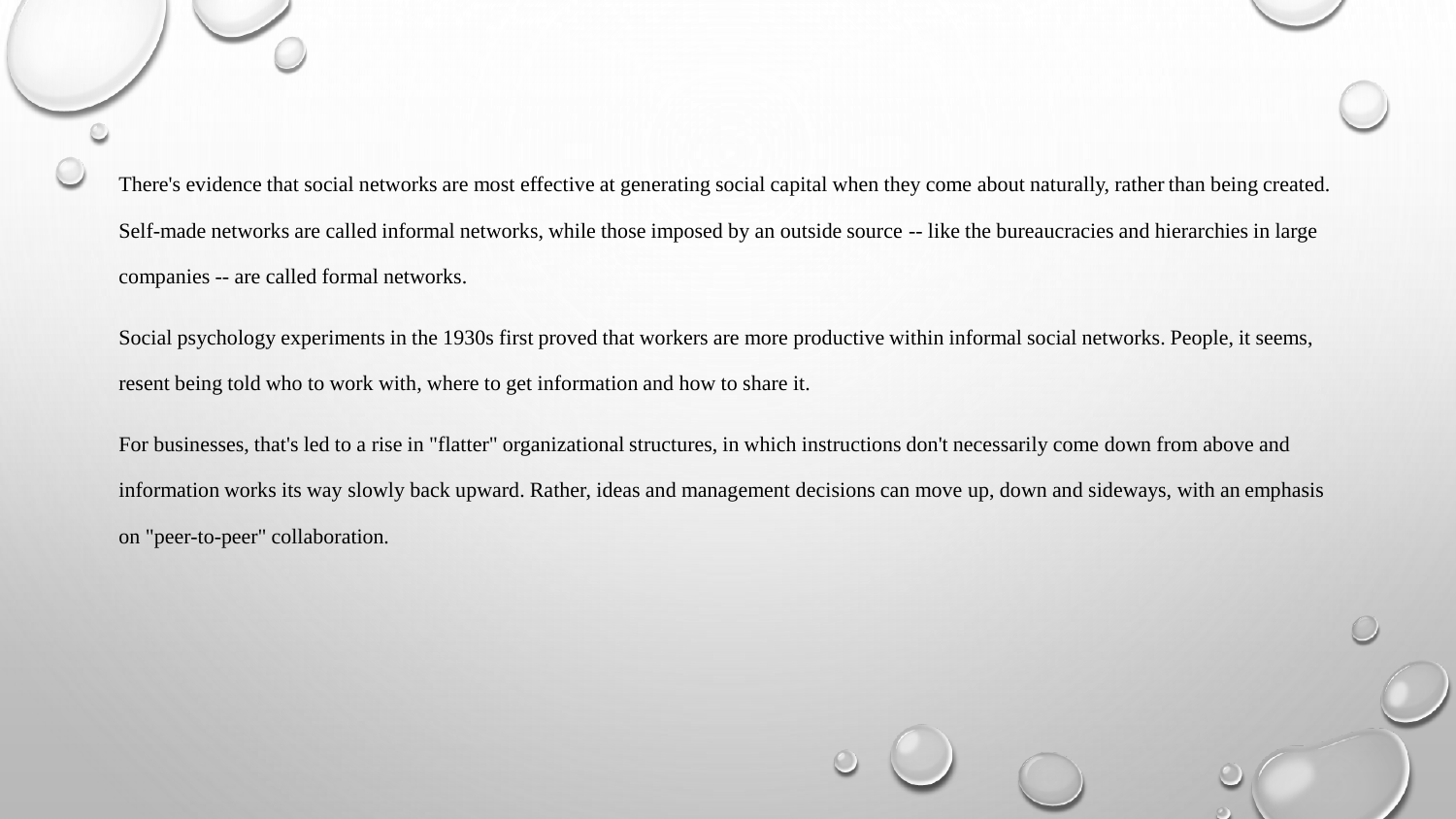Preindustrial social networks were largely confined to geographic locations. Without an airplane, a car, a telephone or an e-mail account, people formed relationships primarily with the people who lived in their towns or villages. As transportation and communications technology improved, social networks grew larger and larger.

E-mail, instant messaging (IM), cell phones and the Internet are some of the most powerful technologies for cultivating and maintaining larger social networks. In an era of instant communication, it's much easier to keep in touch with a wide network of both strong and weak ties. The Internet makes it possible to leap outside of your offline social network entirely, finding and connecting with people whom you would never have met otherwise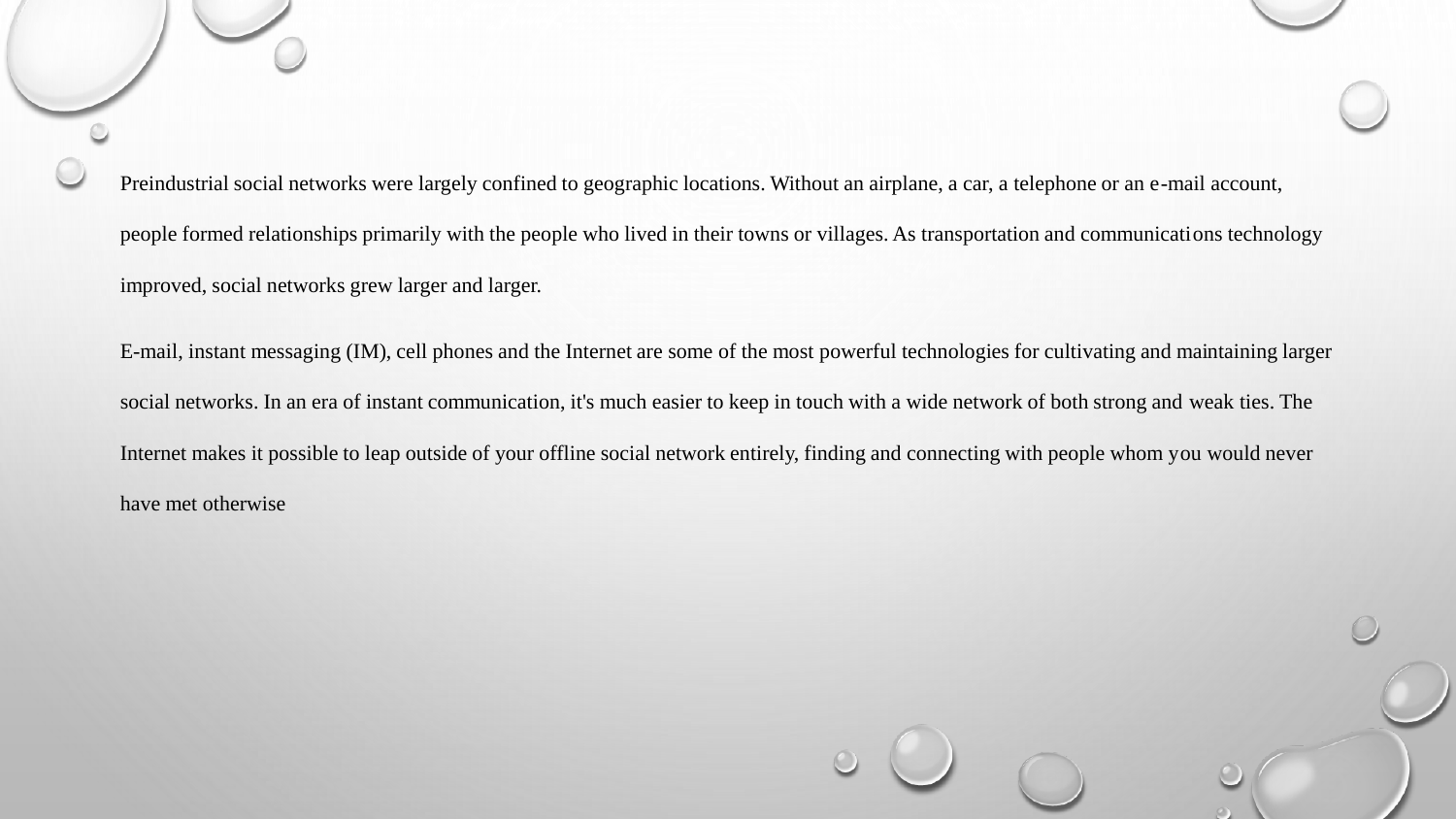Studies show that e-mail -- far more than phone calls -- is the most effective way to keep in touch with a large network of acquaintances. In most social networks, the larger the network becomes, the less often people communicate with each other. That's true with phone calls and inperson visits, but not with e-mail. According to a 2006 report by the Pew Internet & American Life Project, no matter how large their social network became, respondents still e-mailed an average of 20 percent of their "core" ties every week. The Internet is, by definition and function, a tremendous network. Although powered by impersonal routers, servers and computer code, it's essentially a tool for connecting people and information. The Internet knows no geographical boundaries. It enables what some researchers have termed glocalization, the free flow of information between local and global social networks. When e-mail, IM, cell phones and the Internet work together, they empower something called networked individualism. Networked individualism is the idea that we switch back and forth between many different social networks based on the particular social capital we're seeking, whether it's advice on which car to buy, info on single women in the area, or a collaborator on a work project. Wireless technology is key to networked individualism. Cell phones, BlackBerries and laptop computers give us greater mobility and

connectivity than ever before. We can go and be wherever we want, yet we're always online.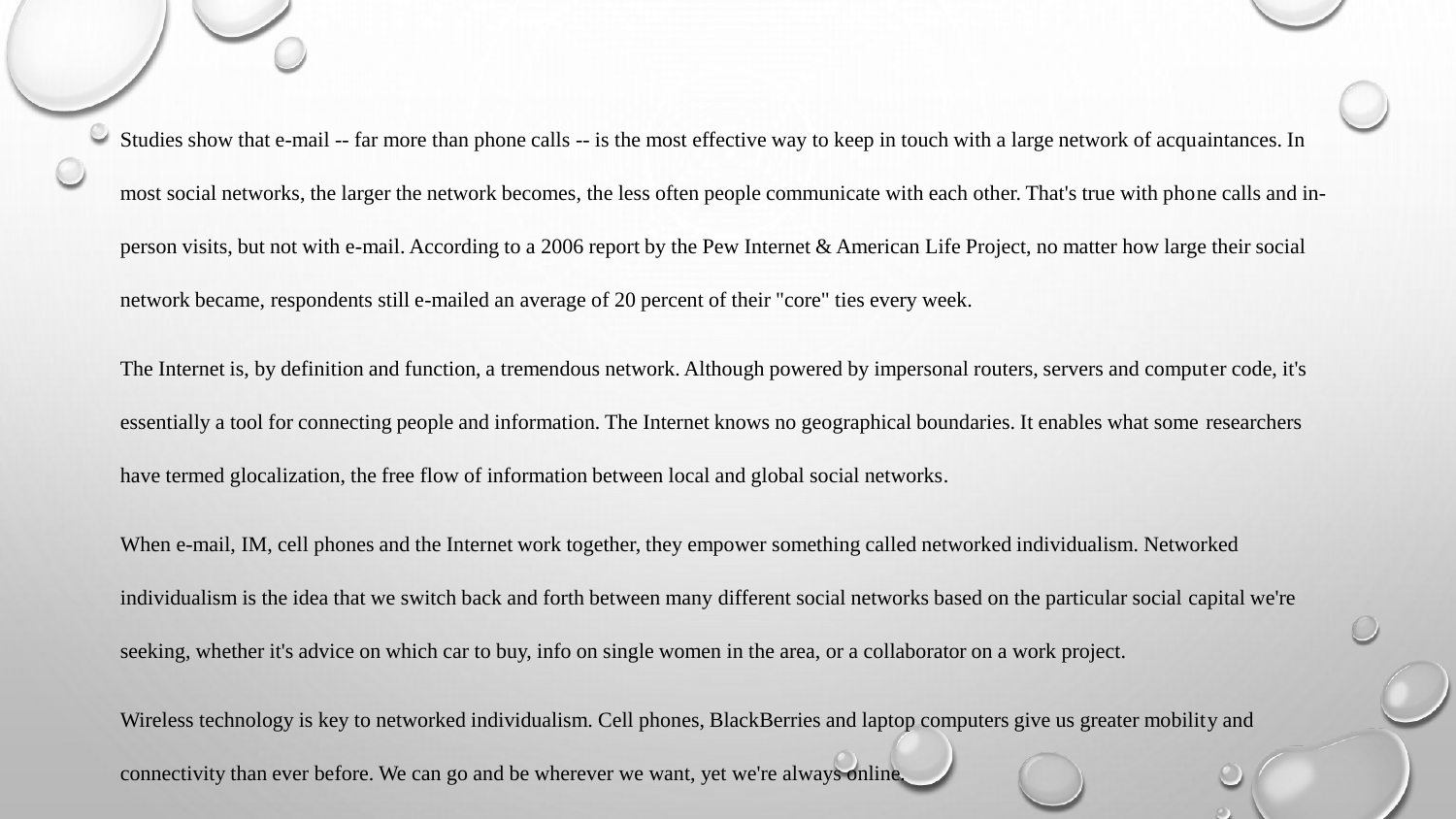There's no longer a need for the office- or home-based network that reaches out to the larger network. The individual floats freely through his world, joining or creating online social networks when and as he needs them. And, we do need them. In a 2004 survey, 60 million Americans said they'd used the Internet in the past two years to help make an important life decision [source: Pew Internet & American Life Project]. Examples of these decisions were:

1.Helping themselves or another person with a major illness

2.Changing jobs

3.Moving to a new location

4.Making a major financial investment

5.Choosing a school for themselves or a child The Internet has proven to be a powerful tool for searching out and engaging in various forms of social networking. But the real leap forward came with the launch of Web sites called social-networking sites whose exclusive purpose is to

build and maintain social networks.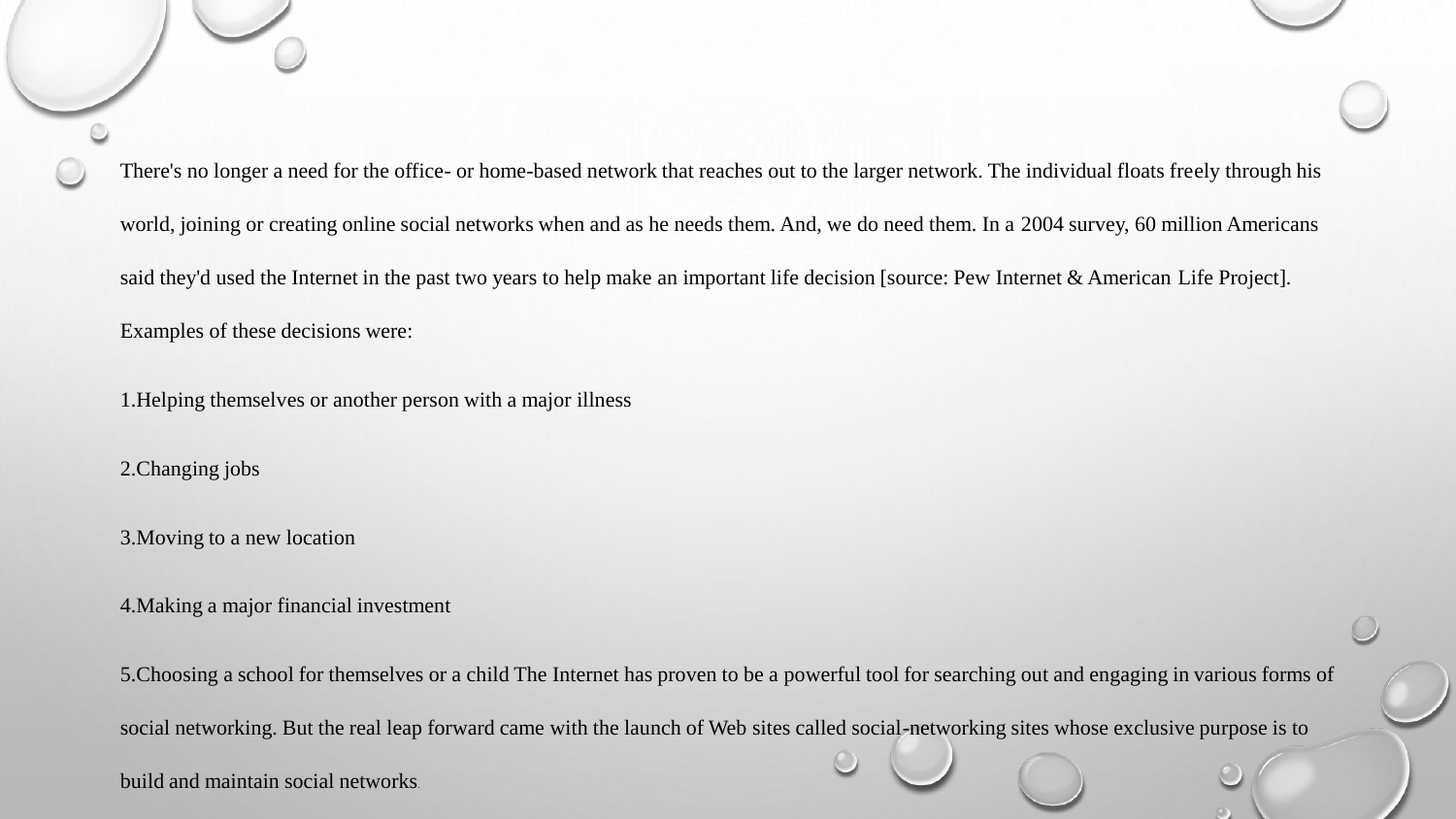What is

Social Networking involves the use of the internet to connect users with their friends, family and acquaintances. Social networking websites

are not necessarily about meeting new people online, although this does happen. Instead, they are primarily about connecting with friends,

family and acquaintances you already have in real life. The most well known social networking sites are Facebook, Twitter and MySpace.

These sites allow you to share photos, videos and information, organize events, chat, download music and even play games like Scrabble and Chess online.

Often, each of your "friends" (Facebook) or "followers" (Twitter) will be "friends" with several of your other "friends". Just like in real life, the connections between people aren't just one-on-one, but a network of connections. This online social network is very useful in spreading information, pictures and videos. For example, you can easily set up a web page with details and pictures of an event you might be planning, such as a school fete. The site allows you to easily send out invitations to other users of the social networking site. Then, if given the option by the host, those who are invited can send out more invites to their friends who might like to attend – hence, the network.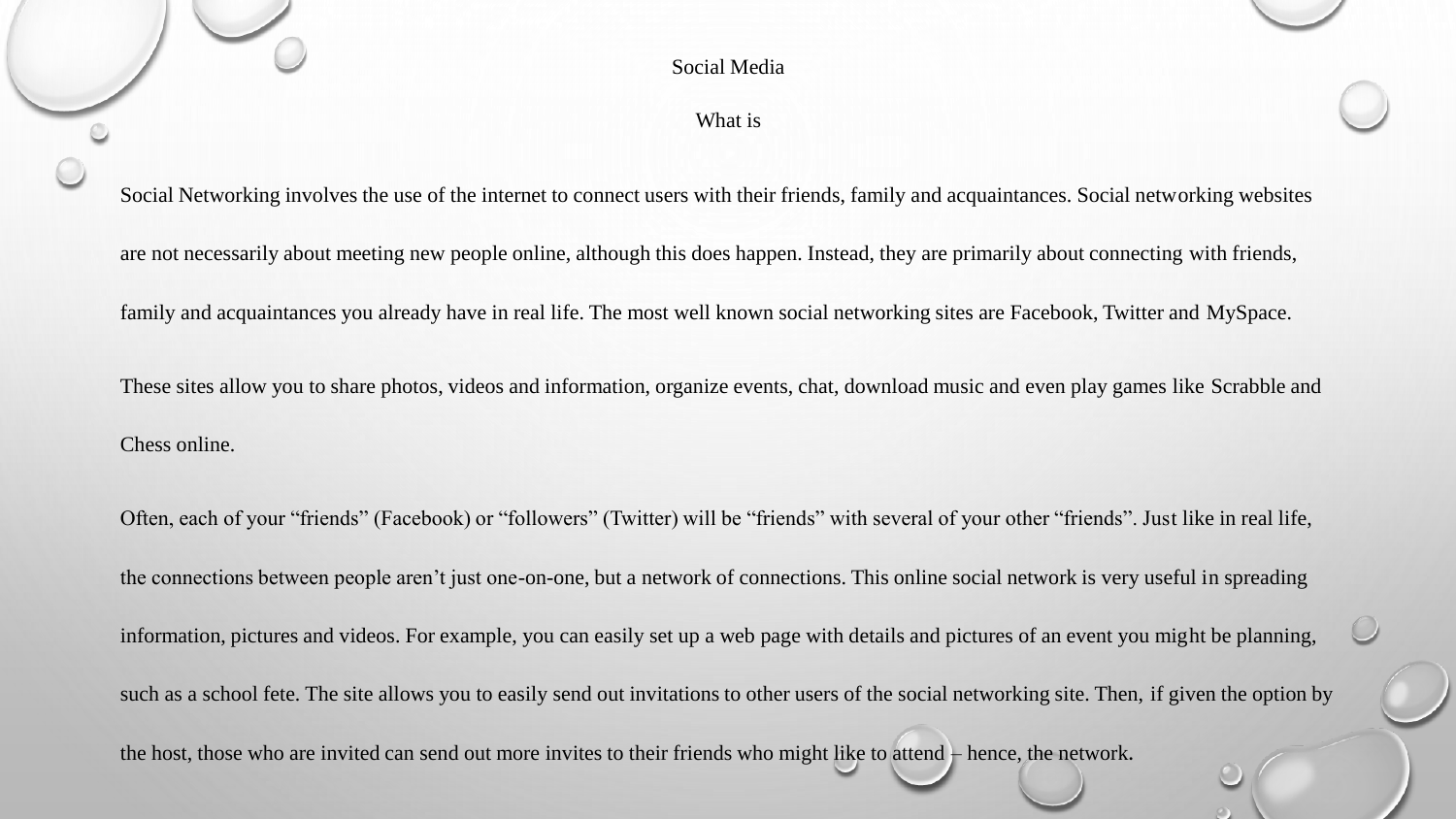

Social Media Types of

 $\circ$ 

Email and IM

Web Forums

Conferencing

Web Logs

Wikis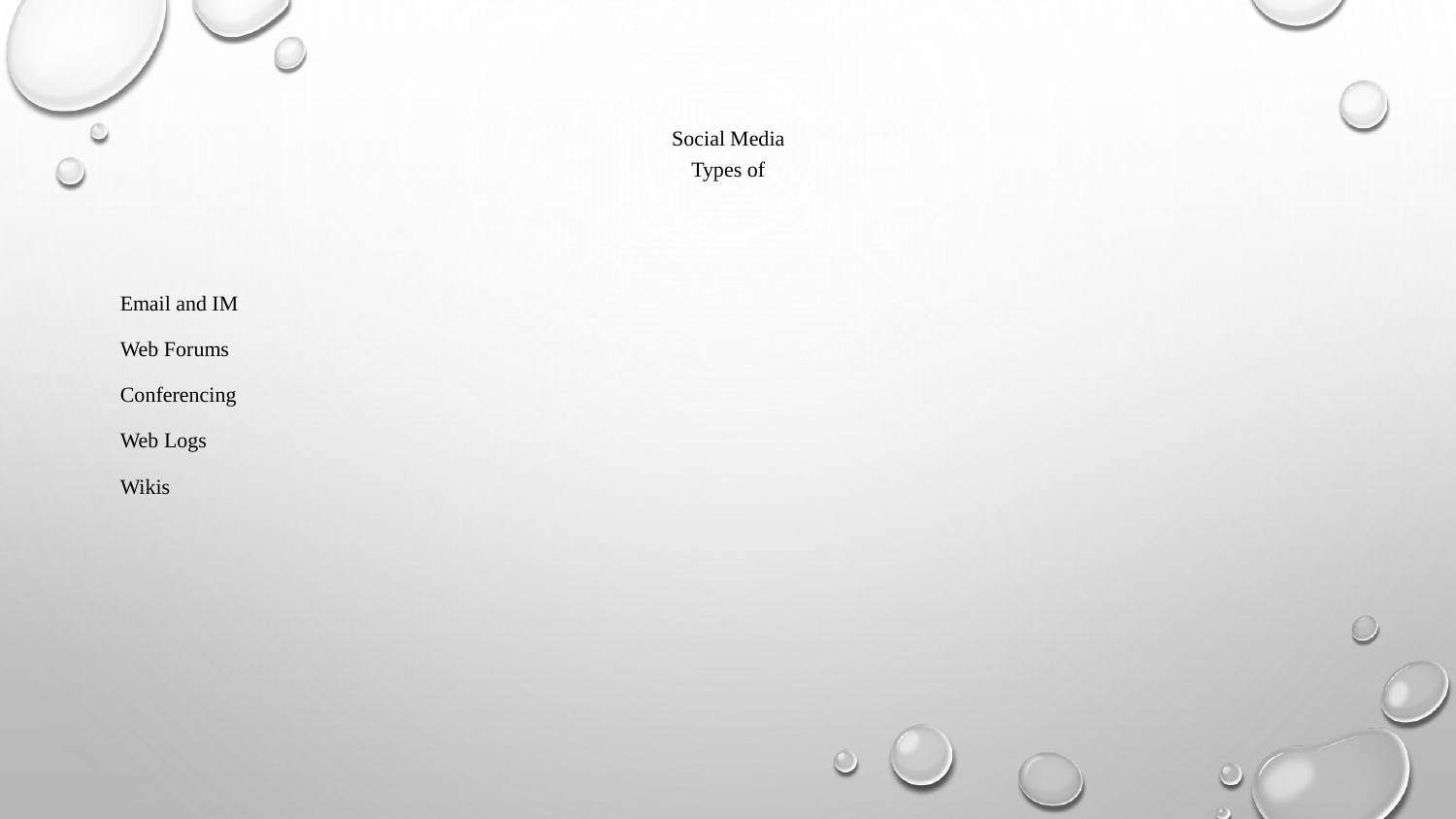Social Media Types of

Podcasts

 $\circ$ 

Content Sharing

Social Networking

Collaboration and Content Management

Virtual Worlds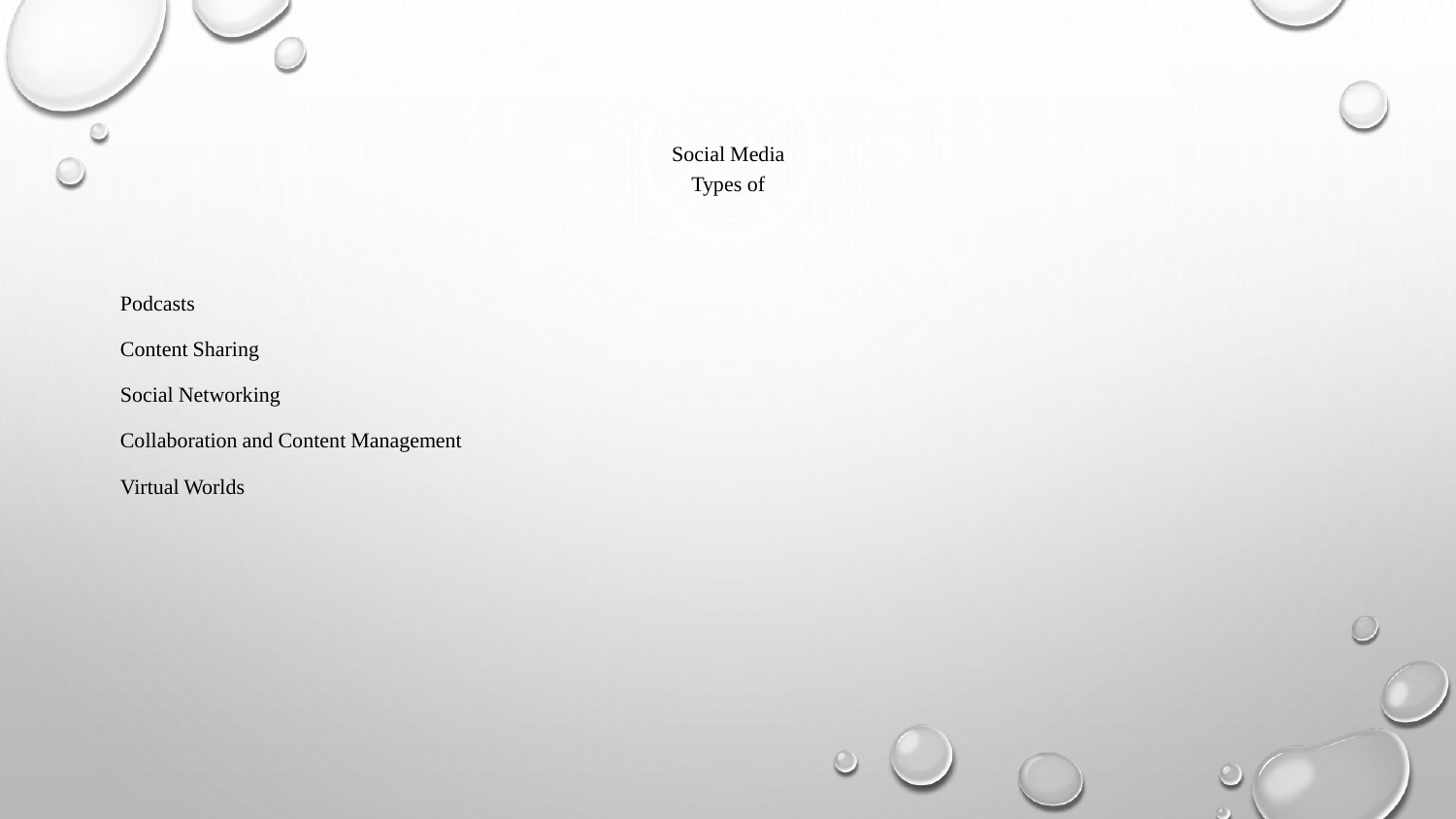

#### or user interface engineering

is the design of websites, computers, appliances, machines, mobile communication devices, and software applications with the focus on the user's experience and interaction. The goal of user interface design is to make the user's interaction as simple and efficient as possible, in terms of accomplishing user goals what is often called user-centered design. Good user interface design facilitates finishing the task at hand without drawing unnecessary attention to itself. Graphic design may be utilized to support itsusability. The design process must balance technical functionality and visual elements (e.g., mental model) to create a system that is not only operational but also usable and adaptable to changing user needs.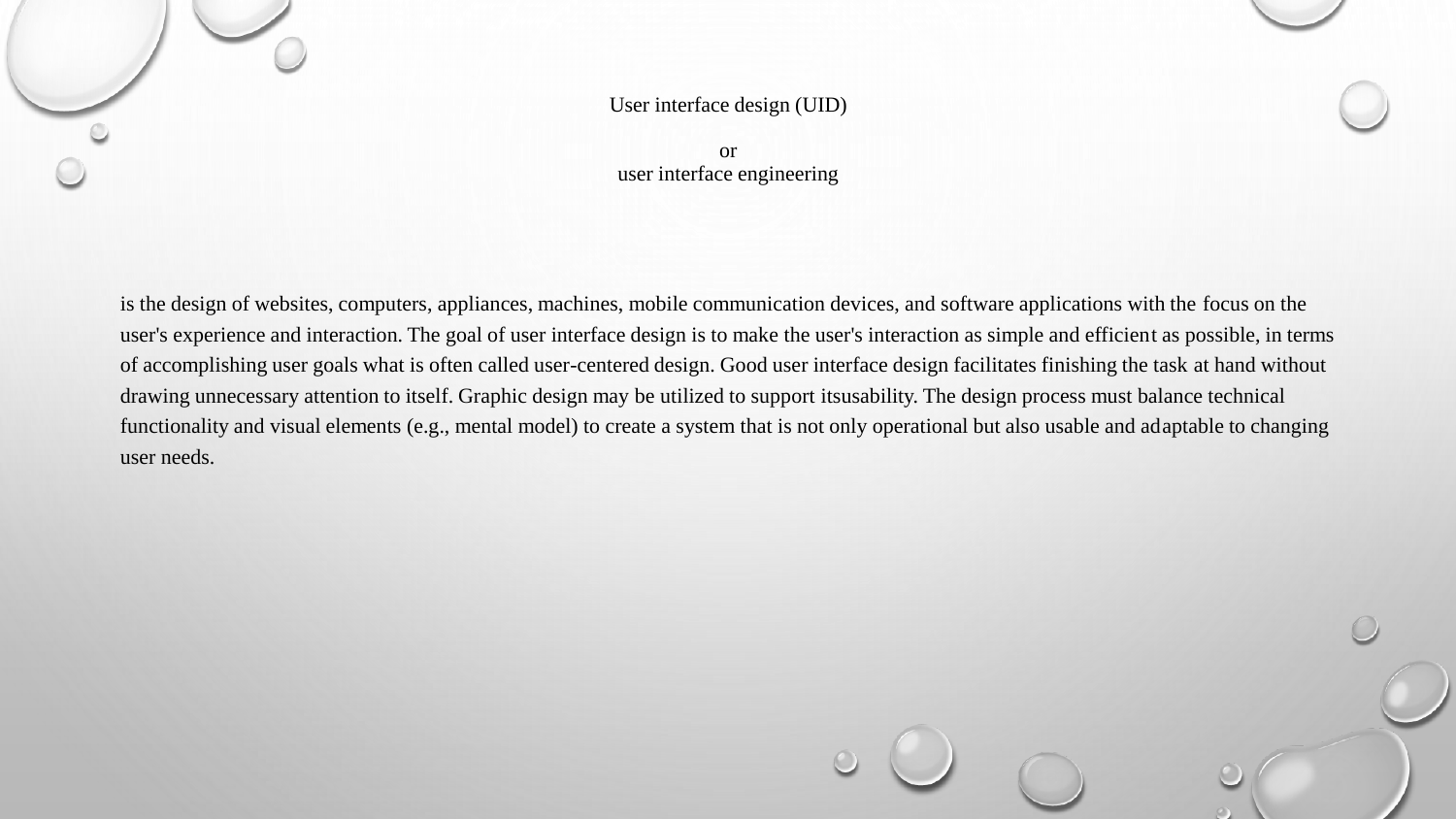

Designing for Interaction is…

•Setting objectives: Determining the target audiences, intended users, and success criteria is central to all design and user participation.

•Understanding audience: A commitment to understand and involve the intended visitor is essential to the design process. If you want a user to understand your solution, you must first understand the audience.

•Understanding the alternatives: Superior design requires ongoing awareness of the "competition" and its customers. Once you understand your visitors' tasks, you must test those same tasks against competitive alternatives and compare their results with yours.

•Designing the total user experience: Everything a visitor sees and touches is designed together by a multidisciplinary team.

•Evaluating designs: User feedback is gathered early and often, using prototypes of widely ranging fidelity, and this feedback drives solution design and development.

Continual user observation: Throughout the life of the redesign, continue to monitor and listen to your users, and let their feedback inform your responses to your redesign efforts.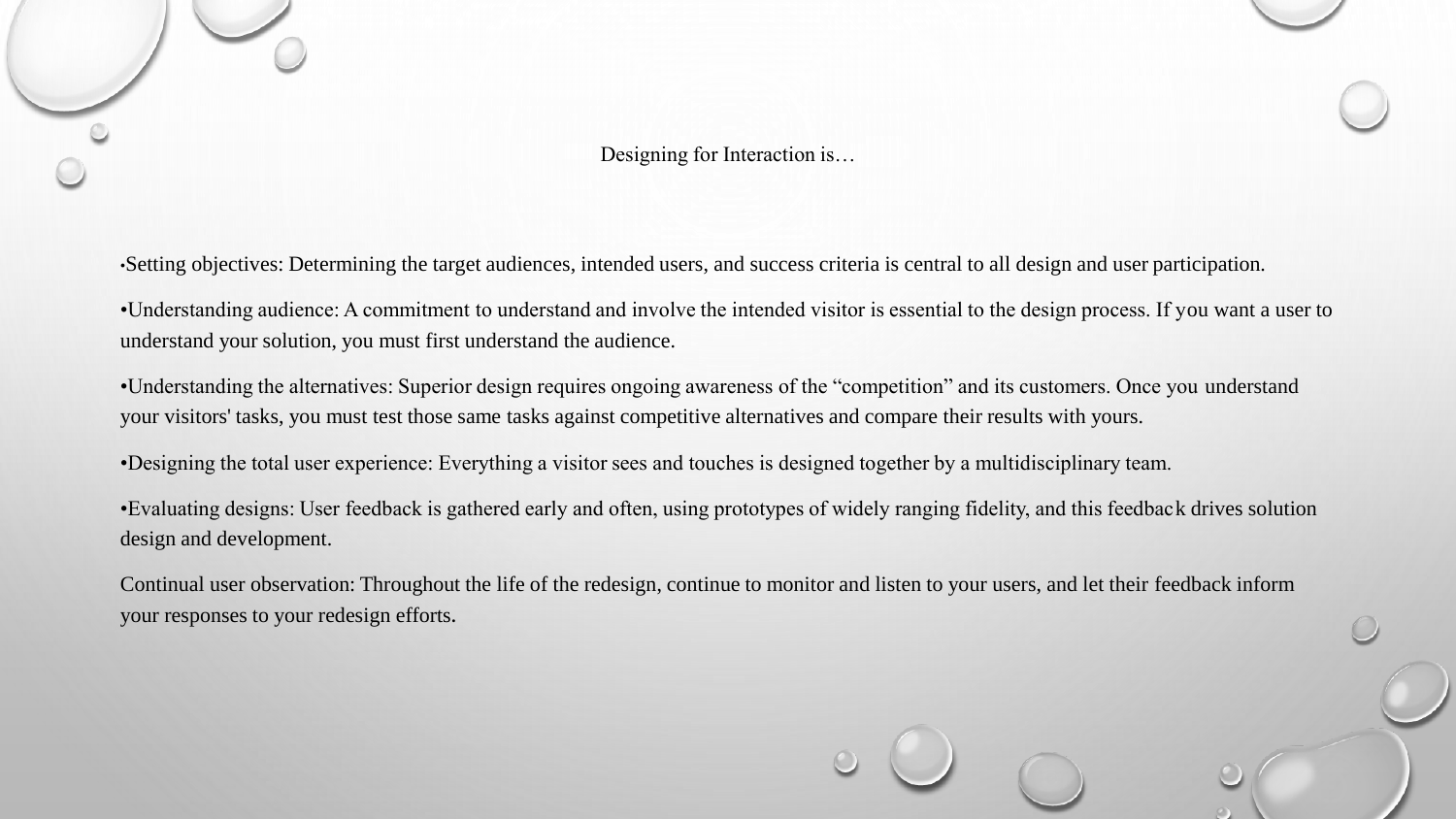$\circ$ Design the total user experience

Designing for Interaction is…



 $\bigcap$ 

 $\circ$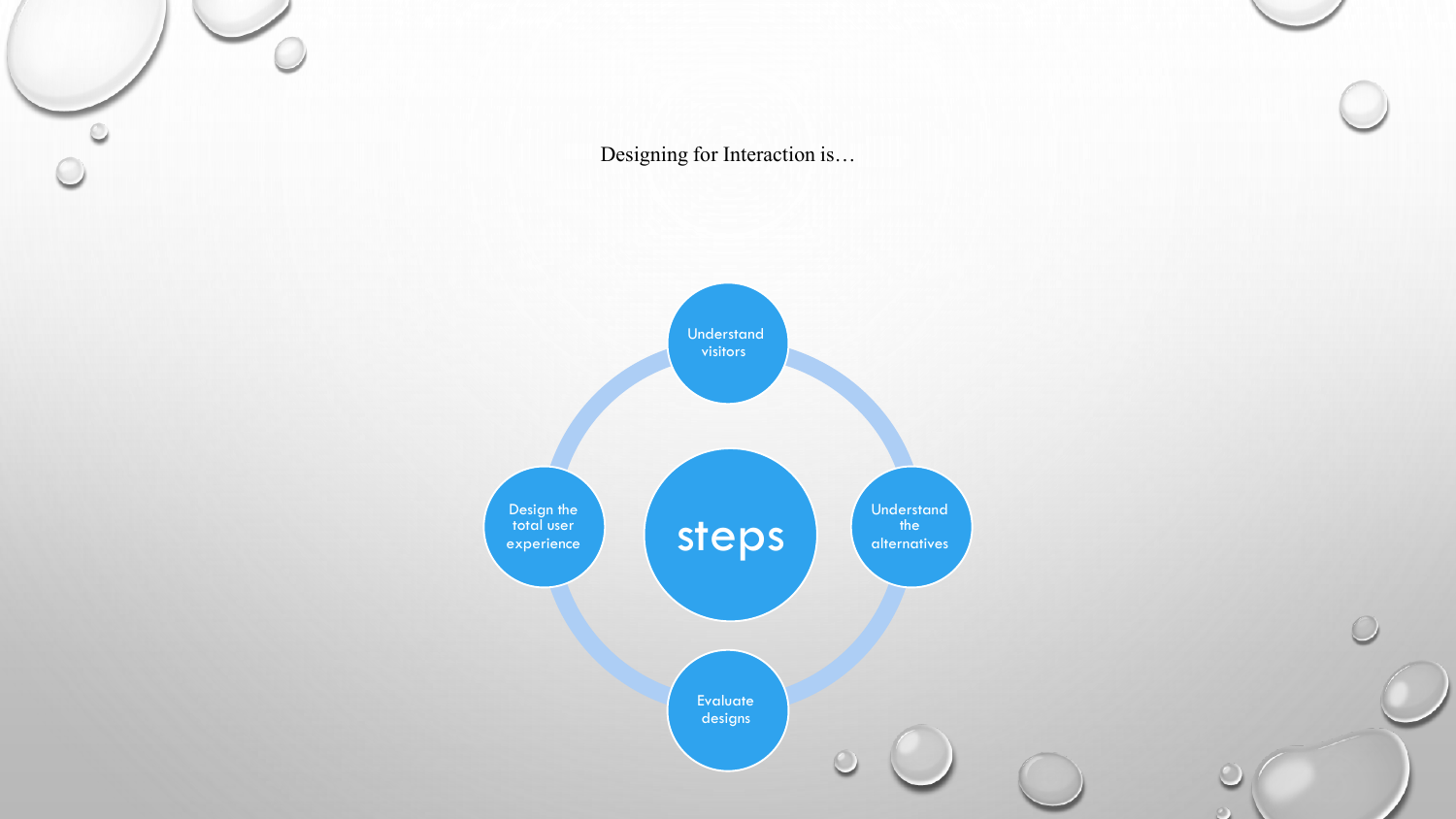the use of specialized tools and methods

•A methodology typically focuses on teaming, gathering and validating requirements in a non-invasive matter.

•It identifies high impact initiatives with the largest ROI or best strategic fit.

•It employs best practices from ourselves and from our learnings with others.

1. Intent Approach Development Innovation Workshops 2. High-level design Business Strategy Digital Branding System/platform Design 3. Low-level design Information Design Interface Design Environment Definition Technical Architecture

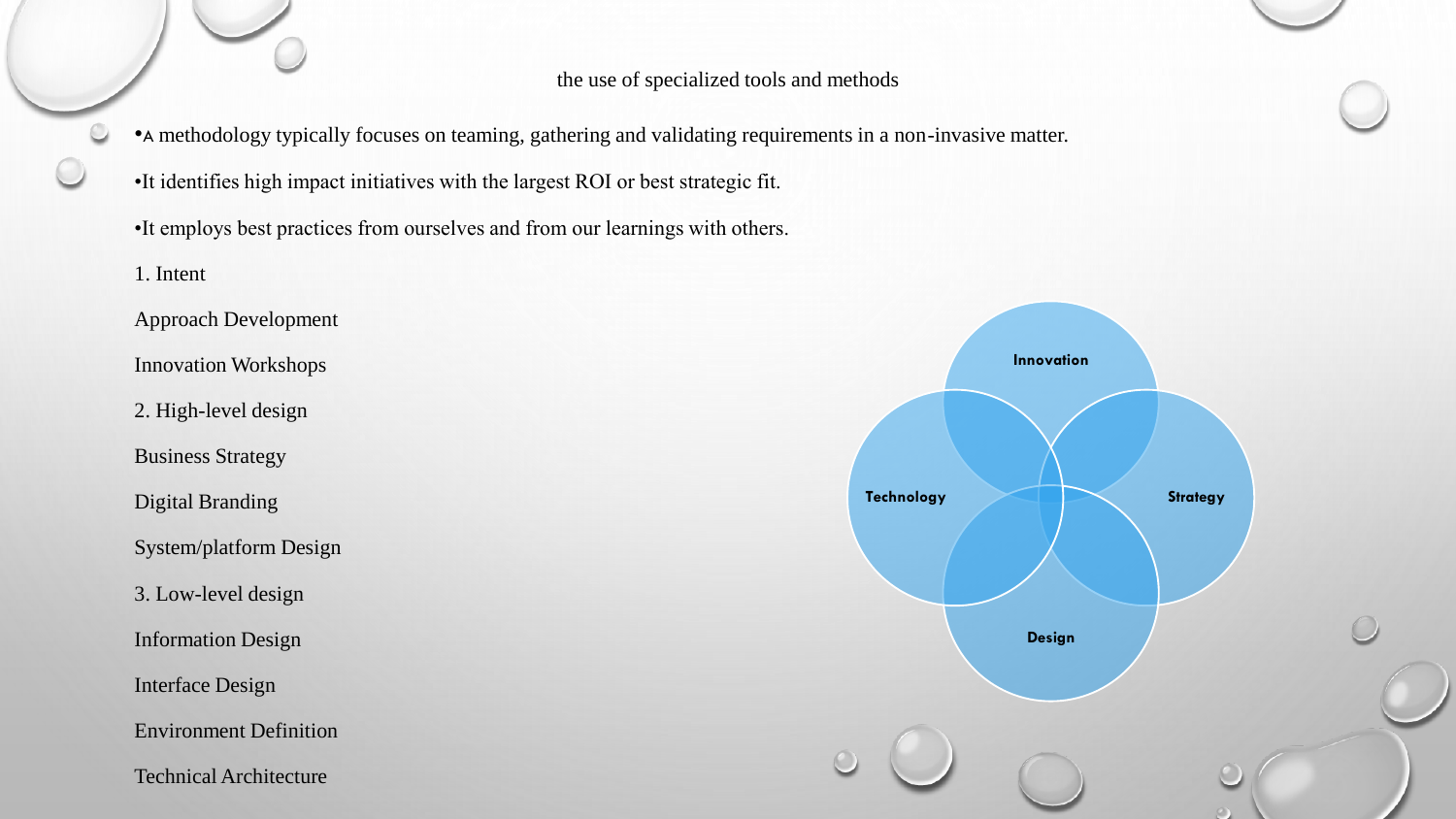**<sup>4</sup>.** Implementation

Content Integration

Design Implementation

Technology Integration

**5**. Deployment & Feedback

Initiative Launch

Initiative Metrics

Initiative Management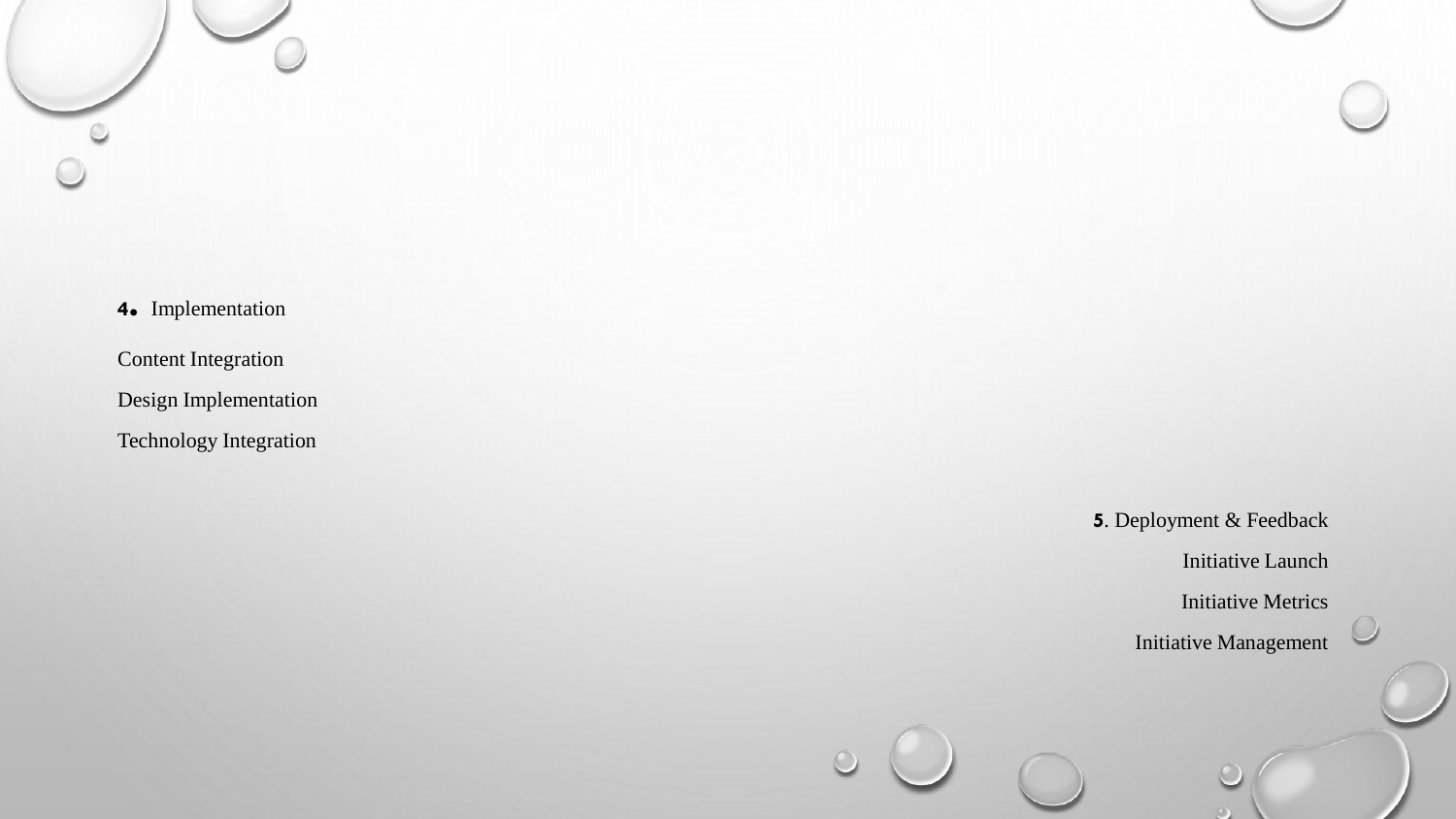

Regarding innovation: The Core focus of our processes

•Redefining the specifications of design solutions which can lead to better guidelines for traditional design activities (graphic, industrial, architectural, web, etc.); Incremental Innovations, Best Practices, Asset or Component-based Solutions

•Exploring possibilities and constraints by focusing critical thinking skills to research and define problem spaces for existing products or services—or the creation of new categories; Breakthrough Innovations

•Managing the process of exploring, defining, creating artifacts continually over time

•Prototyping scenarios and solutions that incrementally or significantly address the problem

SOURCE: NATE BURGOS AND ADAM KALLISH, WIKIPEDIA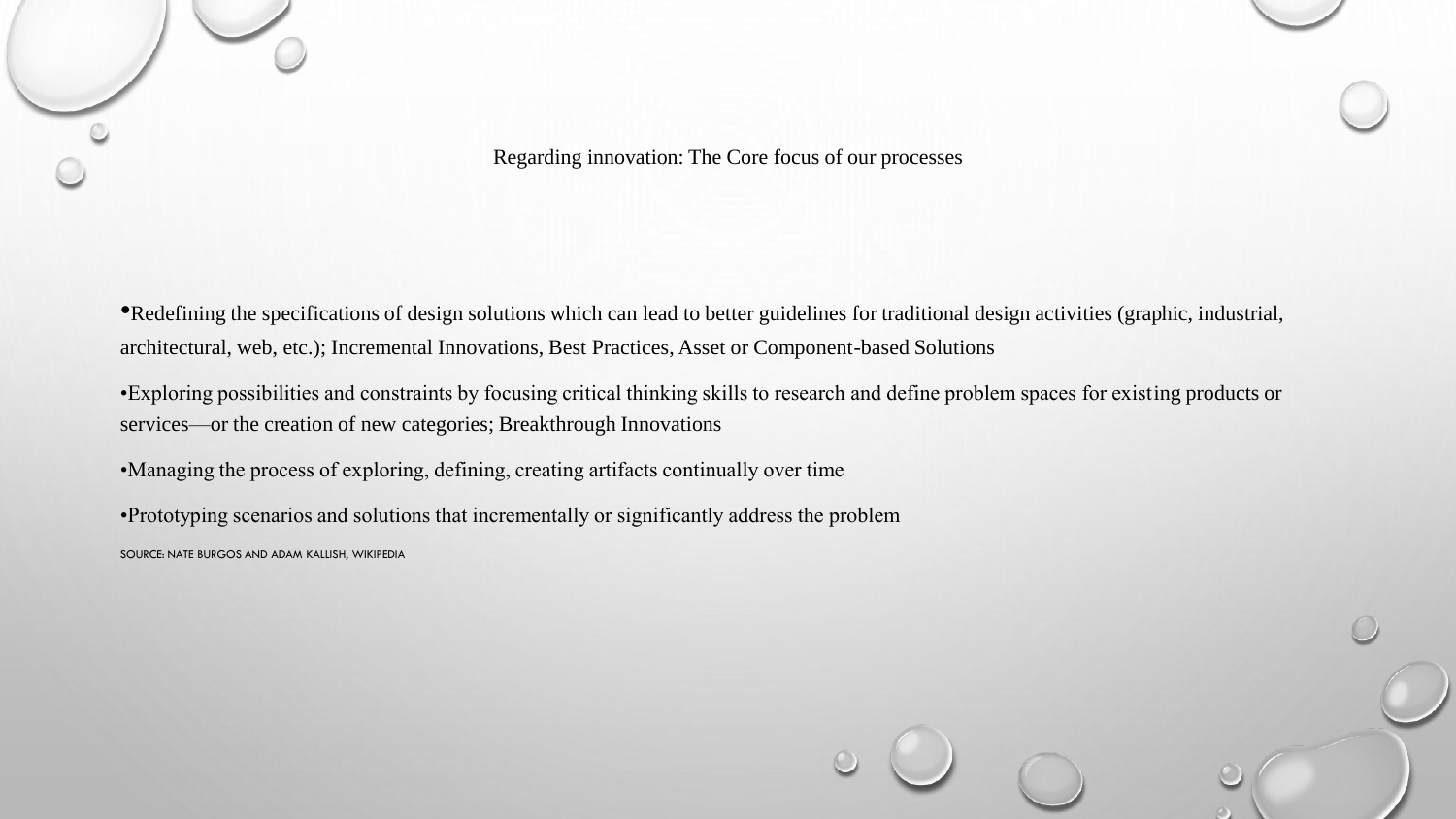#### Social Media In workplace

Social media offers a variety of platforms and tools that can be used to communicate with others. Many of these platforms and tools are proving to be very useful in the workplace. After completing this course, you should be able to:

•Describe methods of enhancing work with social media

•Identify the benefits of using social media at work

•Define the need for a good social media policy

When we think of social media, the first things that come to mind are Face book and Twitter. While these are both great social media platforms, there are many other platforms and tools that can prove to be especially useful in the workplace

Social media is all about communication. Many organizations may already be promoting communications between employees with email and shared calendars, which are well-established forms of social media. Some organizations might implement instant messaging, too. Instant messaging lets people have off-the-cuff conversations in a way that's even faster than email.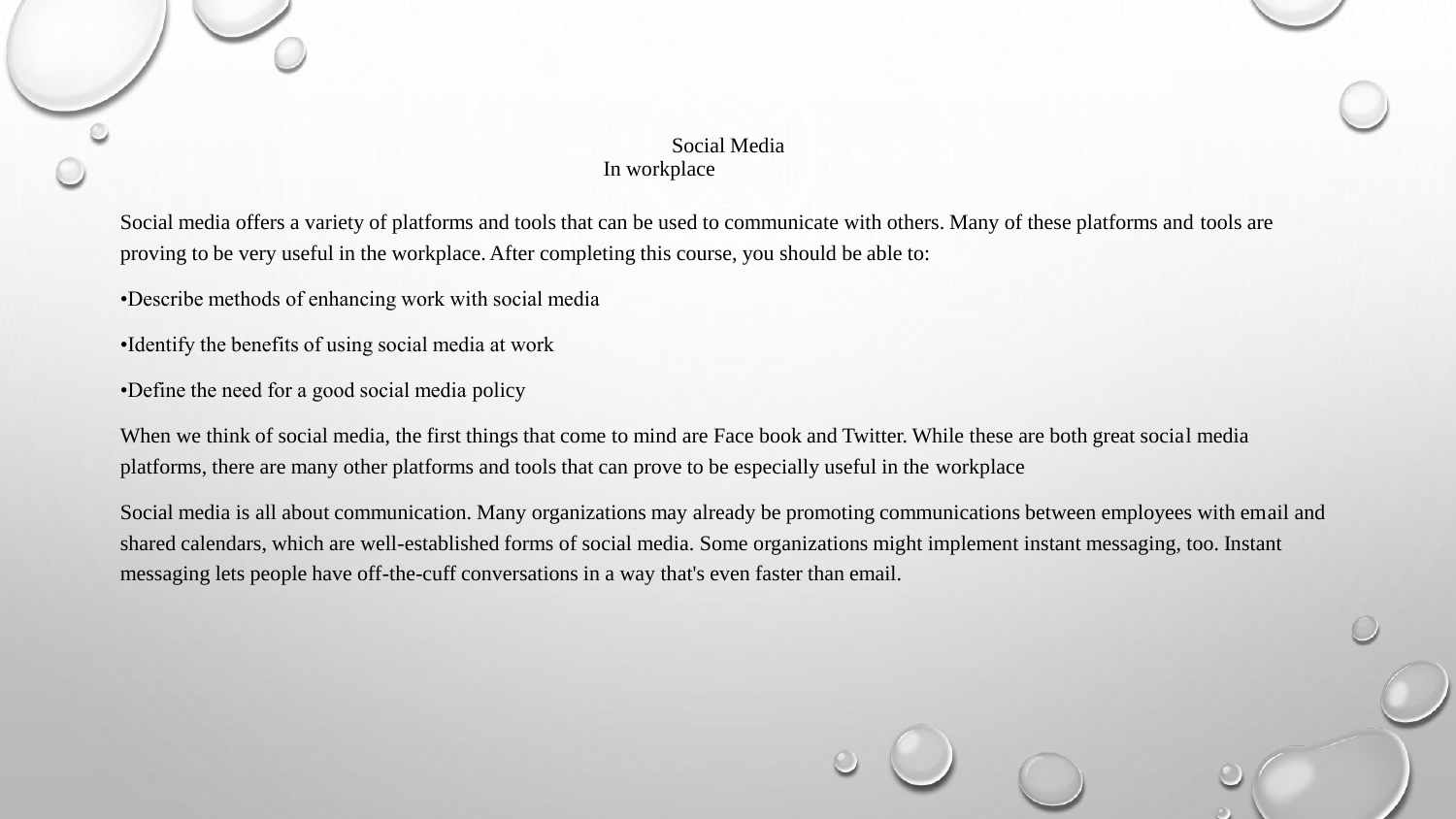Web and video conferencing can bring employees together across wide distances for meetings, training, or collaborative work. Both forms of conferencing provide an "in-the-room" feel that adds a great deal to any communication.

Many companies distribute podcasts to employees to provide news about company events, sales successes, and corporate policies. Podcasts can also provide up-to-the-minute training. Employees can listen to or watch these podcasts whenever they have time. They can easily refer to them when they need a refresher later

Social media platforms can provide libraries for sharing the documents, images, and templates that people need to perform their jobs. A company might start with a simple system of online folders in the Internet cloud or in a more protected space on their own network. Organizations can also institute check-in/check-out and version control policies to provide advanced security and control over library contents

For more power and flexibility, organizations can establish systems that let people tag documents with helpful terms. Employees can use those tags to search for the documents they need When people work together on projects, they often pass documents back and forth to add, modify, or remove details. There are social media tools that can simplify this collaboration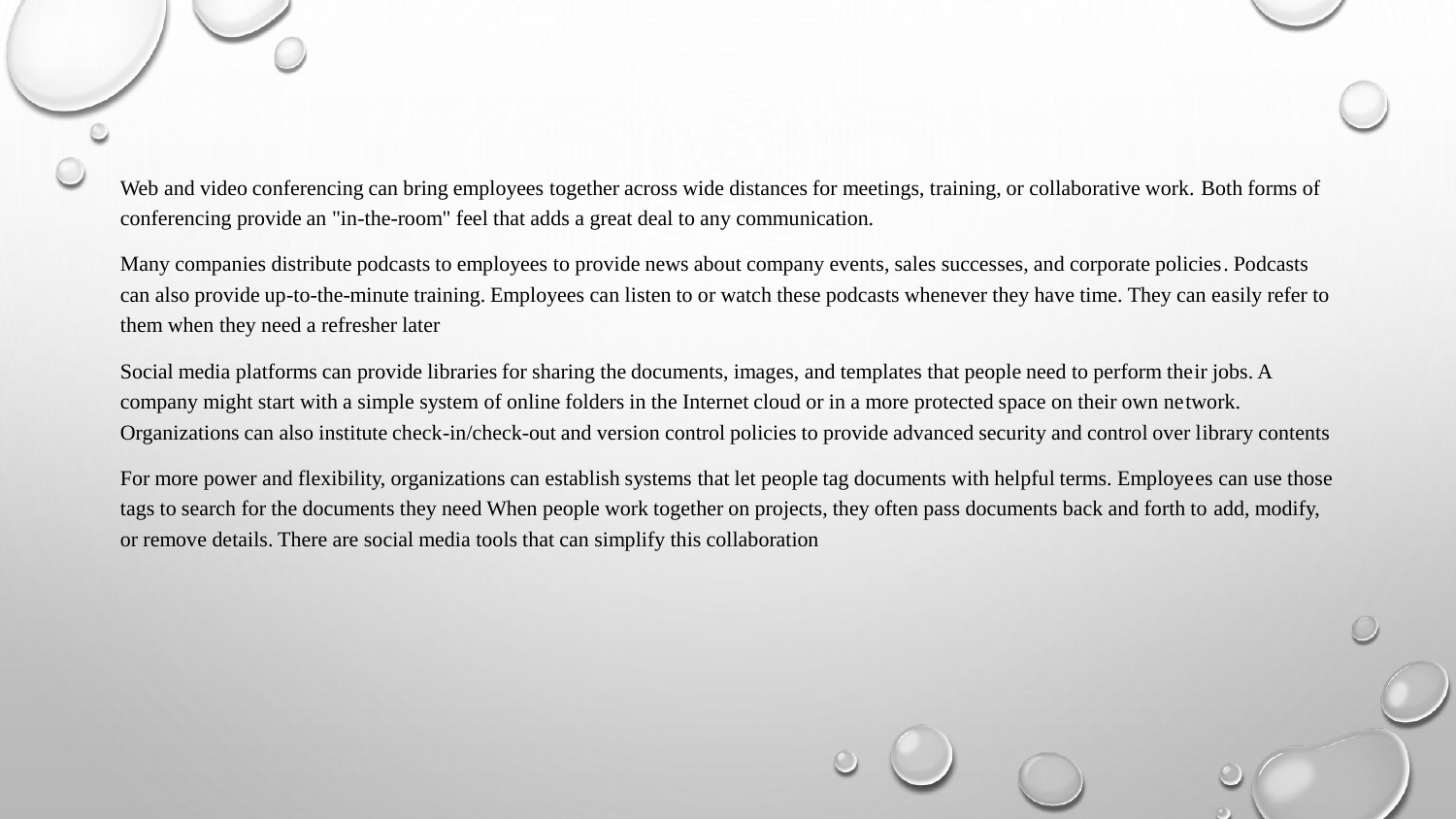Social networking profiles let employees list their skills, knowledge, and work responsibilities. People who need help with a particular task can search profiles to see who else has dealt with similar issues Employees can use social media tools (such as blogs, wikis, or Web forums) to build libraries of job knowledge. These become invaluable resources when new employees are brought onboard

Virtual worlds can provide innovative training for employees who need to learn new skills This can be especially important if people will be operating expensive equipment or performing complex or dangerous tasks. A virtual world can provide job experience with little cost and little risk to the employee, the trainer, and the job site. Commercial and military pilots have been training in virtual world simulators for years

As with any business decision, the key to determining which forms of social media an organization will implement in the workplace is to first understand what they're trying to accomplish. Once the organization knows what they want to accomplish, they can consider how best to meet their goals Another important point: If a company wants employees to use social media tools to accomplish workday goals, they need to provide training and incentives to use those tools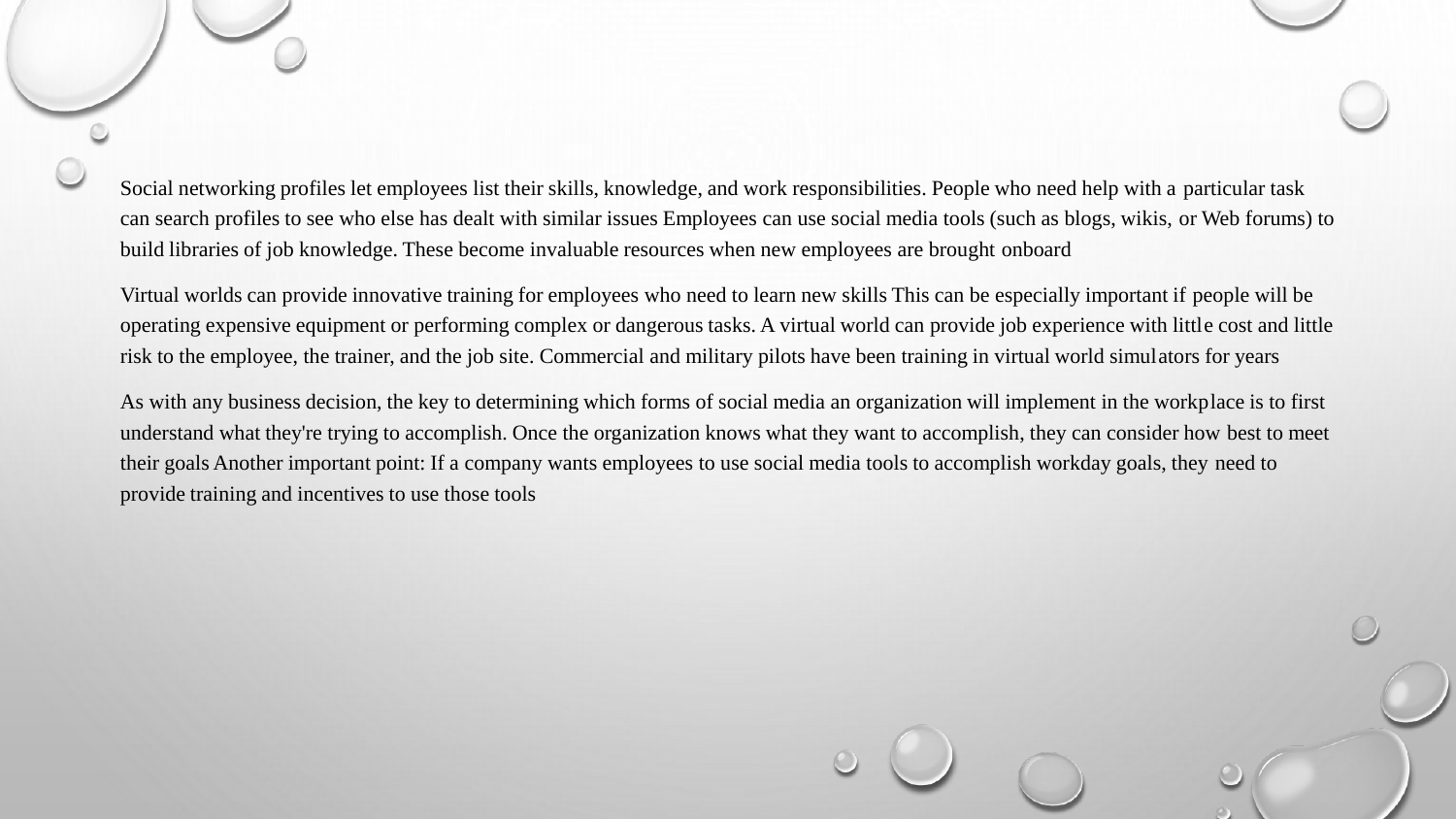Companies should give employees a starting point, then encourage people to explore, brainstorm, discover, and share new uses for tools

Identifying Social Media Tools The important concepts are: Instant messaging Lets people have off-the-cuff conversations in a way that's even faster than email. Web and video conferencing Can bring employees together across wide distances for meetings, training, or collaborative work. Provides an "in-the-room" feel. Podcasts Often used to distribute news about company events, sales successes, and corporate policies. Can also provide up-to-the-minute training.

Social media libraries Often used to share documents, images, and templates that people need to perform their jobs. Identifying Social Media Tools The important concepts are: Document tagging Allows employees to quickly search for the documents they need. Social networking profiles Let employees list their skills, knowledge, and work responsibilities. When employees need help with a task, they can search these listings to see who else has dealt with similar issues.

#### Blogs, wikis, or Web forums

Social media tools that can be used to build libraries of job knowledge. Can be invaluable resources when new employees are brought onboard.

#### Virtual worlds

Often used to provide innovative training for employees with little cost and little risk to the employee, the trainer, and the job site.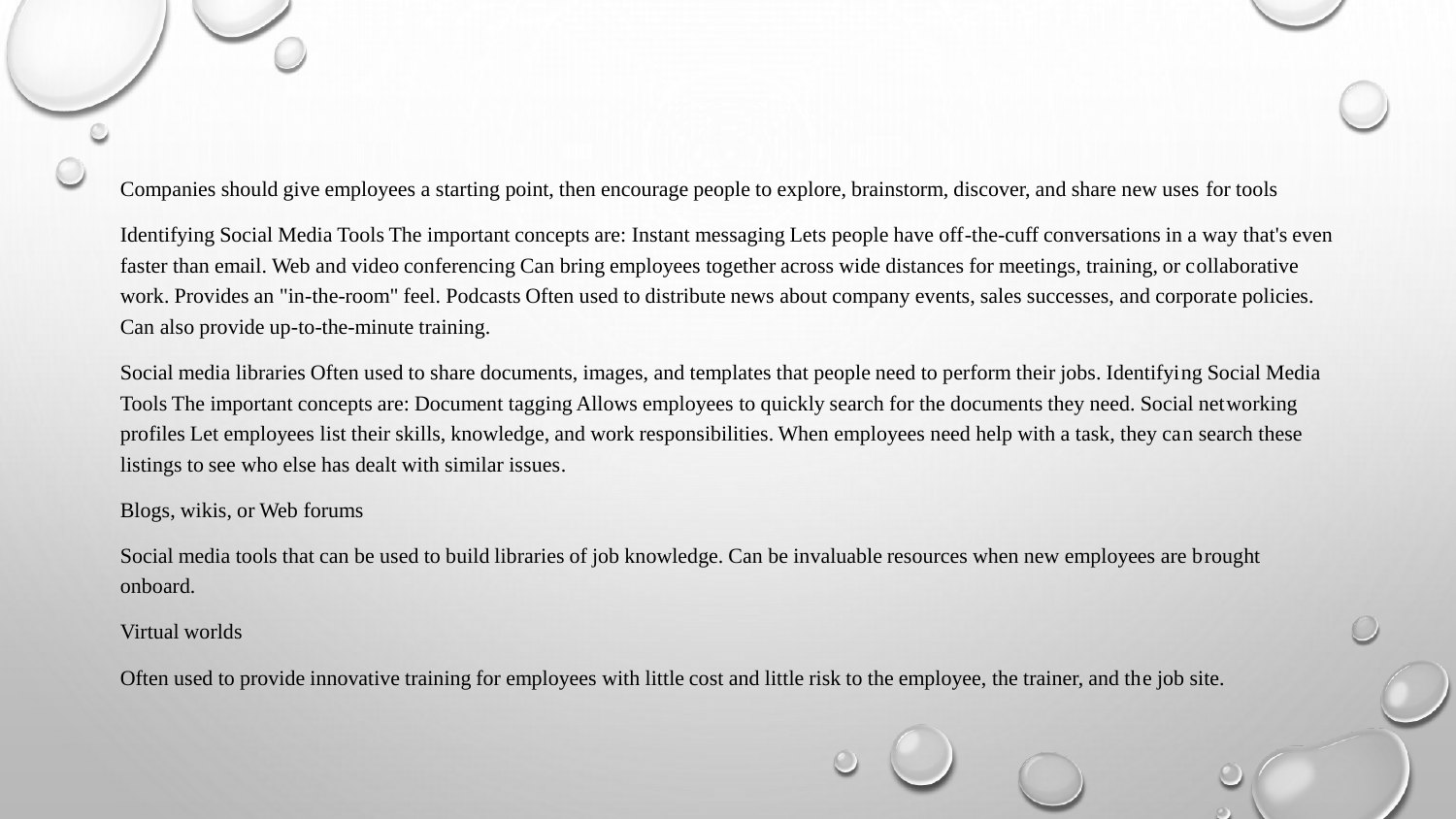#### social Media Marketing and Support

Companies are always looking for better ways to communicate with their customers and to market their products. Social media opens new doors for reaching customers in very effective ways. Many of the methods for using social media can be of benefit to the business world

What business can survive without happy customers? Attracting customers is at the core of growth and success. When new and valuable tools emerge that can help build the customer base, it's up to each business to learn to use these resources in the best ways possible

Not long ago, if you wanted to reach customers your best bet was to put advertisements in the newspaper and on the radio or TV. You might send mass mailings too. But as a lot have noted, customers don't want to be talked at anymore. They want the organizations they do business with to listen to their needs... ...and to respond appropriately.

Old-fashioned one-way broadcast messages can't provide the give-and-take that modern consumers expect, but social media can.

Marketing done through social media should position your organization as a trusted authority. People make buying decisions not just on price, but also according to who they trust. To become that trusted figure online, be genuine, honest, and accurate about what you're offering.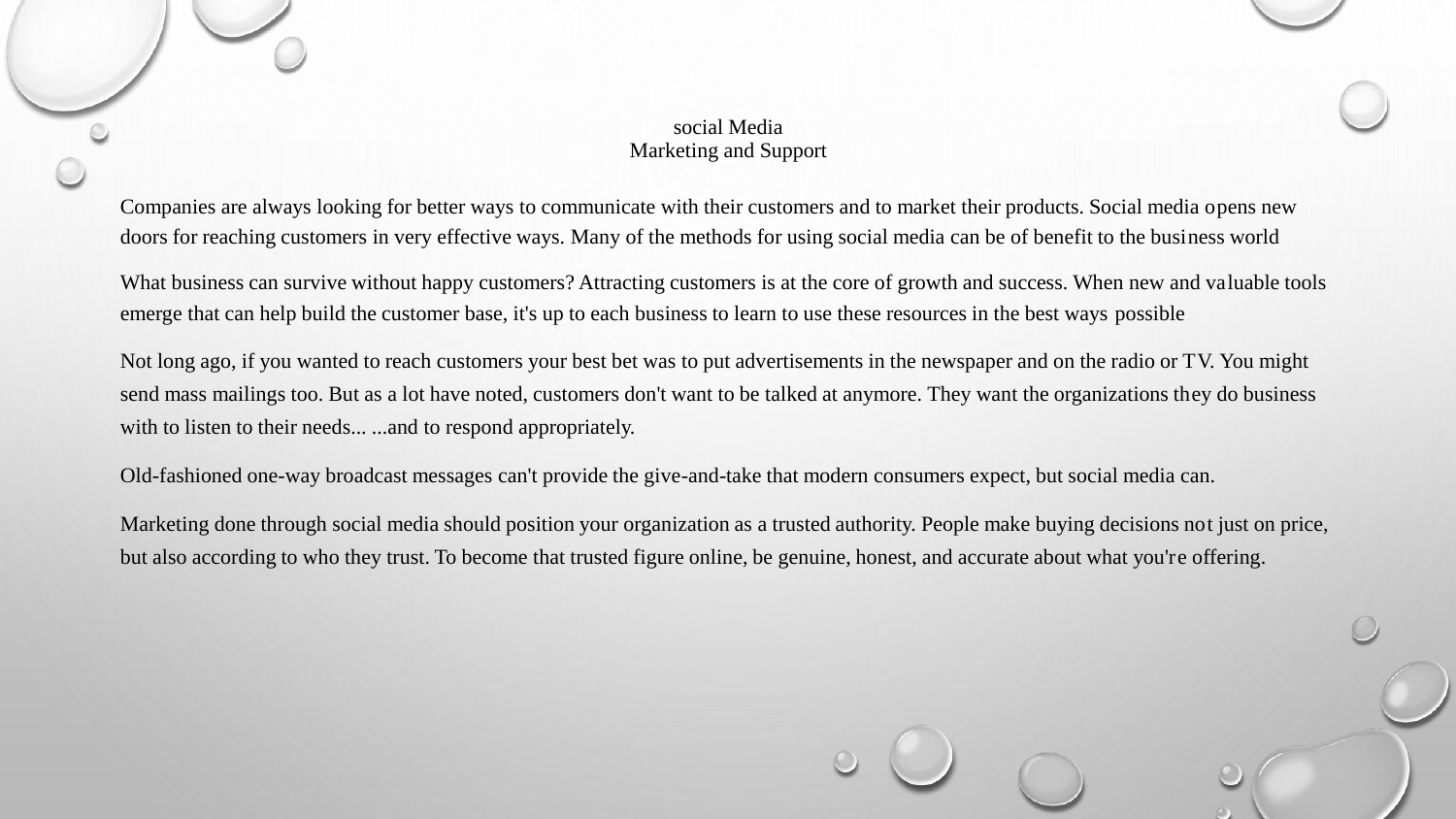#### Be an advisor, not a salesperson.

You want to promote long-term relationships. While you're doing that, your brand will enter the social media universe. Blogs, podcasts, and having a presence on sites like Face book and YouTube can help. Contributing to wikis and web forums, and building an online library of whitepapers, will display your proficiency

Having employee profiles on LinkedIn and similar sites can establish your employees as the go-to experts. Hosting web conferences that anyone can join will get your message out. The idea is to become a trusted source of information -- the source that people turn to when they have issues you can resolve. You need to have a clear plan for how you want to use social media to become that trusted authority

Understand how social media will coexist with or replace your other marketing tools. Look for synergies to build between your social media efforts and your traditional methods. The best corporate approach to social media keeps guidelines as simple as possible. For example, IBM has a set of 12 social media computing guidelines... ...and the healthcare company Roche has 7 social media principles.

People who discover that they've been lead to a conclusion by someone who has an unspoken motive will respond with rejection, if not with anger. Make it clear that your opinions are your own. Even though you represent a particular company, unless you're an authorized spokesperson you're still speaking as an individual. If you think an official response is needed, you can alert management and let them make that response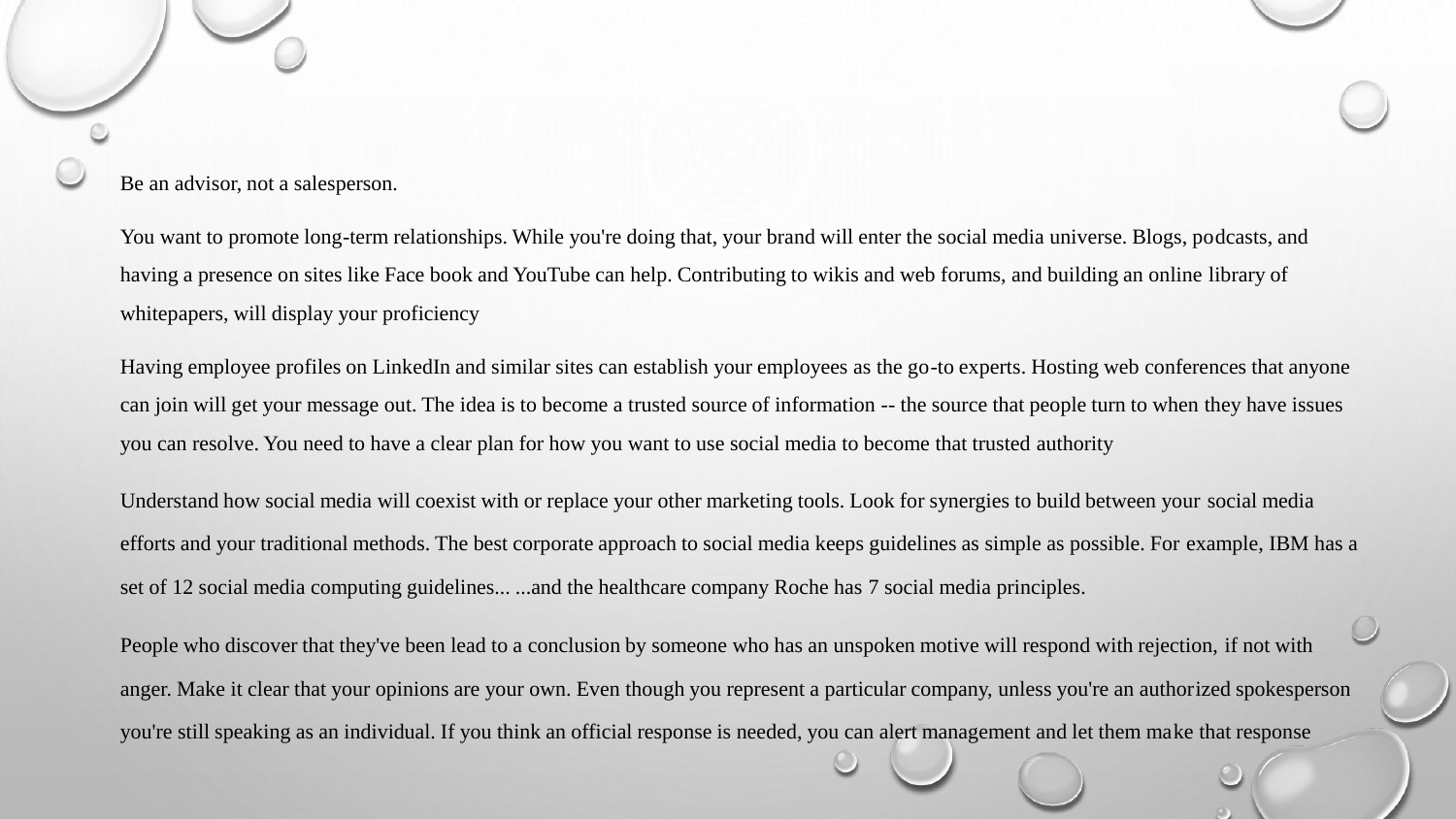Show respect and humility in all communication. Use common courtesy and common sense in all discussions. Avoid offensive or demeaning language... ...and withdraw from unproductive discussions. Be a positive force and influence, not a negative one. Use good judgment in sharing information

Whether it's confidential company data or private confidences from a friend, you shouldn't be the source of secrets that other people don't need to know. Remember that the online world is a public space, and anything you put there can be copied for use elsewhere. Along with this, be aware of the restrictions that copyright laws place on using content that you didn't produce

Know that what you say is permanent. Even if a web site goes offline, search engines can find web pages stored in Internet archives. Everything on the web is there forever, for anyone -- bosses, subordinates, competitors, and clients -- to see. So be careful about what you say and do.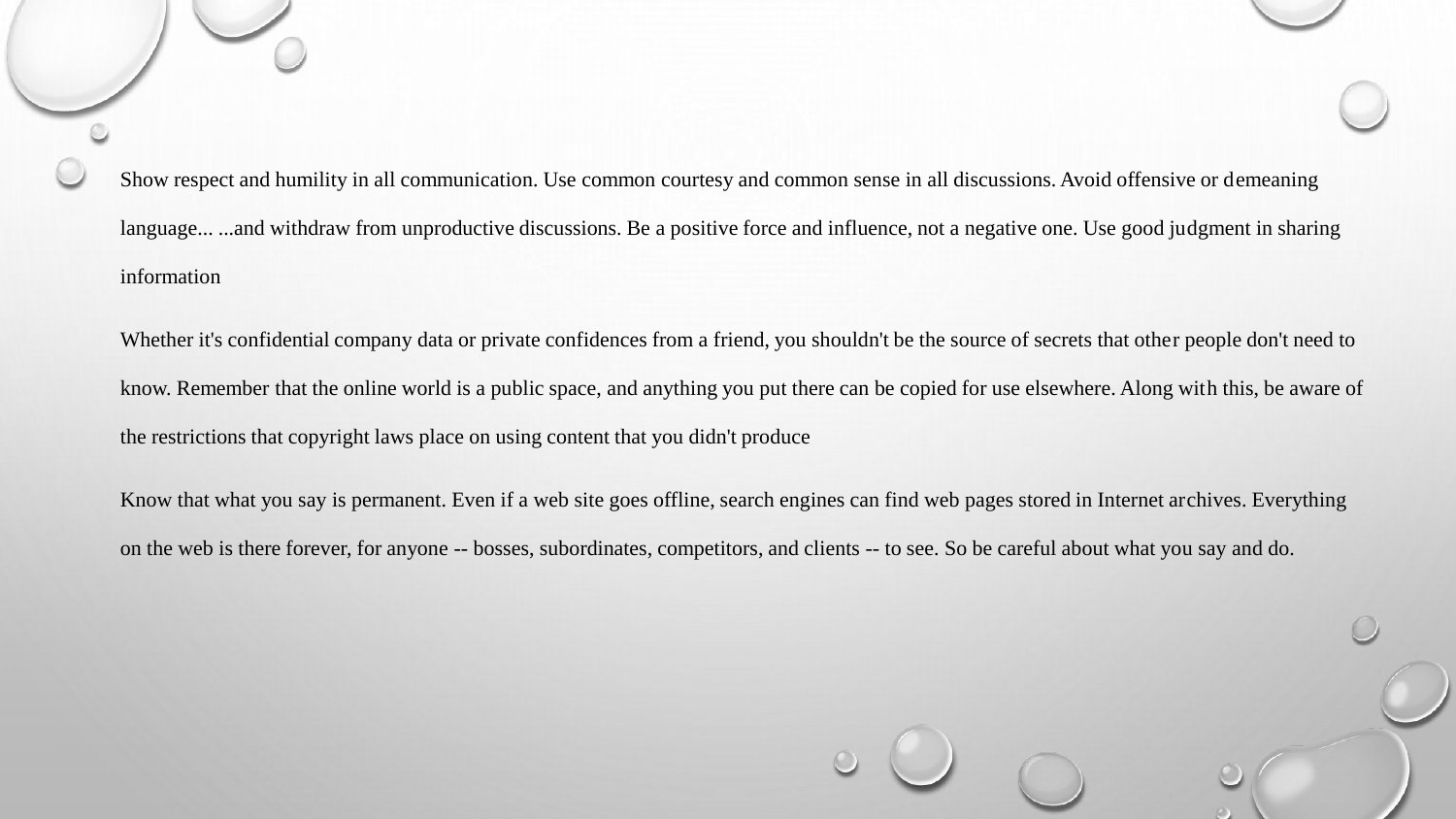Don't be the online equivalent. Make your social media efforts targeted, appropriate, and low-key. Don't become the brand that everyone hates. You can probably already list the many things consumers hate about marketing. Junk mail? Phone calls during dinner? Billboards cluttering the highway?

When customers have problems, want information, or need to communicate, they usually want to do so immediately. The best response for businesses is to find a way to meet their customers' requests as effectively as possible. Social media platforms can provide the kind of support that customers want

Customer support has traditionally meant having a telephone number or email address where customers can send complaints or ask questions. While you may receive lots of calls or emails, every interaction occurs in a silo -- no one but you and the individual customer gets anything out of it. Expanding your customer support through social media tools can turn it into an extension of marketing that reaches a wide audience.

Customer support through social media has much the same goal as social media marketing -- to position your organization as the trusted authority. The primary difference is that you're addressing people who've already made the decision to buy your products or services. You're strengthening your relationship with those customers, and hopefully turning them into an unpaid sales force. Let's consider marketing specialist Heidi Cohen's guidelines for providing effective customer support with social media tools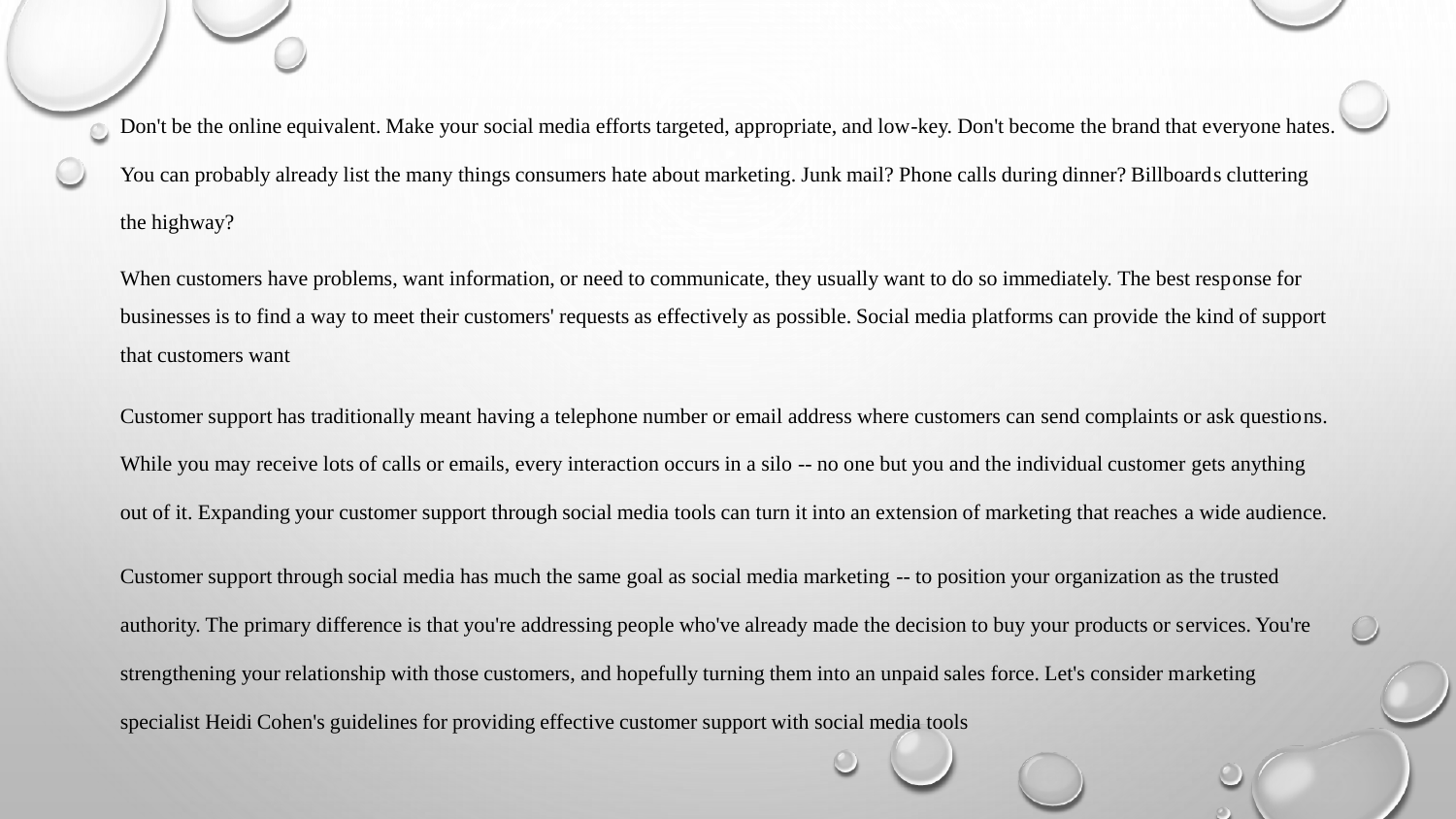Present a human side to customers. Customers want to talk with people, not corporations. Social media interactions let you go beyond the impersonal image, and that reinforces customer trust. At the same time, these interactions help you listen to what customers are saying

Whether they're speaking through your web site or leaving reviews on other social media sites, customer responses are the best early warning signal you have when problems arise. Make sure customers can find out how to get in touch with you, provide multiple channels for contact, and make sure those channels work. Be proactive. A key part of being successful is being proactive

Don't just wait for customers to come to you -- use Face book, Twitter, blogs, web forums, and other tools to engage them. Give people tips, tricks, and how-to guides -- anything that adds value to their purchase. Ask customers to fill out surveys and answer polls. Use social media to provide special online offers that "un-social" people won't hear about. Sites like Groupon can even help businesses set up online sales promotions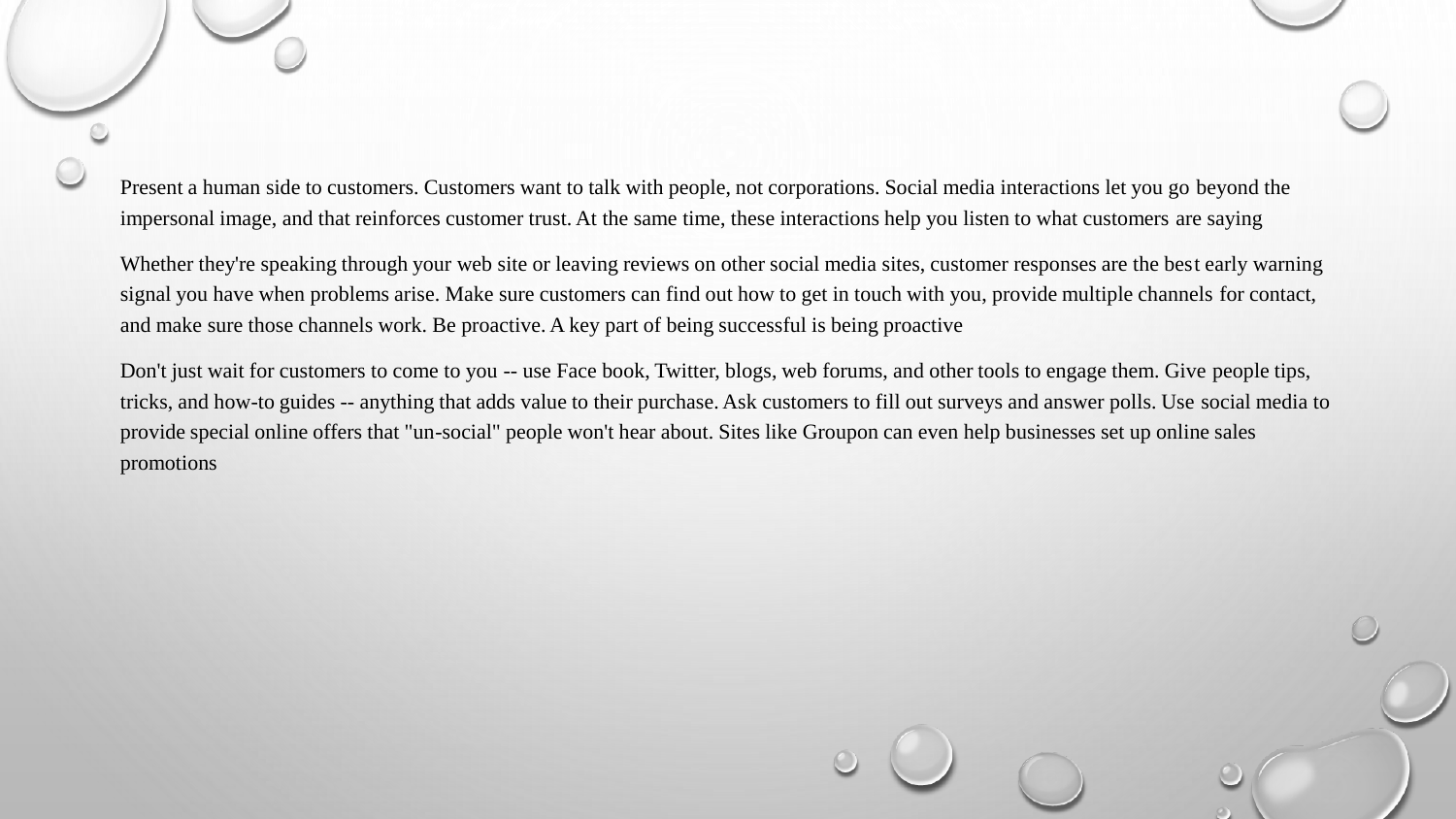Answer questions. If one customer has a question, you can be sure that other people probably want to know the same thing. Use your blog, wiki, tweets, or forum to answer questions in public so everyone can benefit. Use the customer input you're receiving to establish a FAQ -- a list of Frequently Asked Questions. Your public responses present a welcoming face to customers

Those responses can also reduce the number of service calls you'd otherwise need to answer. Give customers ways to communicate with each other. When customers can respond to each other through a web forum, Face book page, or other tool, they share experiences, ideas, and deals they've heard of. Customers can rate and review your products and services, and explain how well something worked

It's true that you may see some negative messages. But social media lets you provide a quick response, and customers will appreciate that you've done that in public. Share the feedback customers provide. Customers will share opinions on the web no matter what you do, so why not encourage them to share those opinions in your own controlled environment?

Whether you implement a simple rating scale or an open-ended comments section... ...or simply post the positive messages you've received... ...you can turn customer feedback into a powerful marketing tool. A customer's actual experiences may carry more weight than any of your sales or marketing efforts. Celebrate customers

There's no better way to promote your products and services than to let your customers do it. Use social media to highlight customer successes. Encourage customers to post stories, pictures, and videos on your social media sites. Help them show other people how they've benefited from their association with you. How do they make macaroni?

Who decides what color umbrellas will be? Is working for an online magazine really as zany as it appears? People are always curious about where things come from and how they're made. Go behind the scenes. Use social media to show customers what it's like in your corner of the world. Post photos of sales events, or videos of manufacturing processes.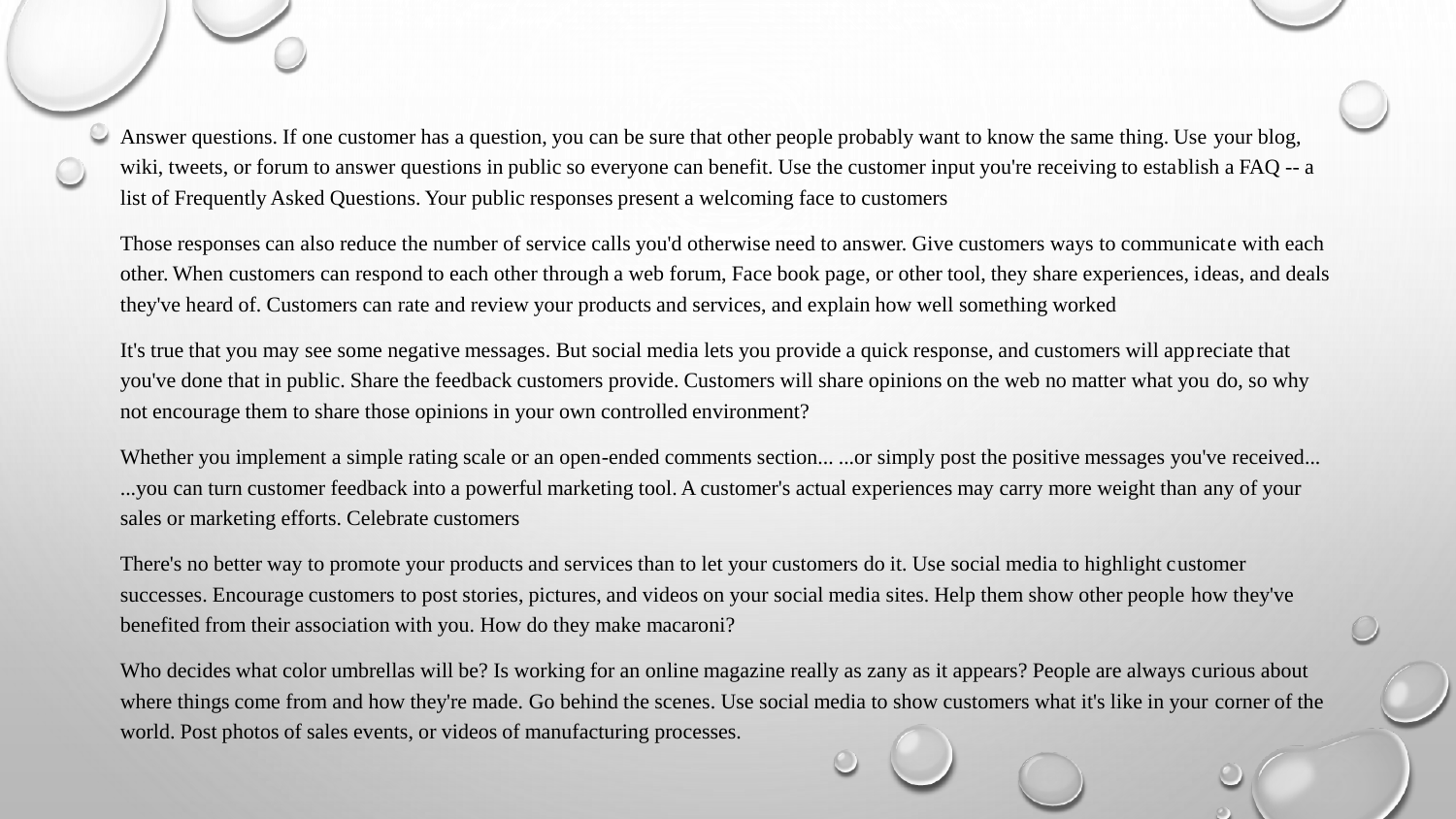Ask your customer service reps, sales associates, and product developers to blog about their jobs. Go beyond the polished image presented on your web page and give customers a peek at the messy day-to-day details. They'll love it.

Identifying Guidelines for Customer Support The important concepts are: Present a human side to customers Make sure customers can find out how to get in touch with you and provide multiple channels for contact Be proactive Give people tips, tricks, and how-to guides Answer questions Your public responses present a welcoming face to customers Celebrate customers Let your customers promote your products and services Go behind the scenes Post photos of sales events, or videos of manufacturing processes

Social media is already a major player for helping companies communicate with their customers. Business leaders have enjoyed successes from using the various platforms. But just how much difference does it make? You'll learn ways to gauge the effect of social media for business

Suppose that your marketing and customer support groups have made a major move onto social media platforms. You've got a Face book page... ...and a Twitter account. You're posting how-to videos on YouTube. You contribute papers to a variety of industry web sites. How can you measure the success or failure of your social media effort?

Interactions Many social media tools can help you determine how many "fans" and "followers" you have. Other tools can determine what people are clicking, and count the number of times customers enter your web site. This is important information you should be tracking and analyzing. Google's Website Optimizer can help you fine-tune a site's design and content to get the customer activity you want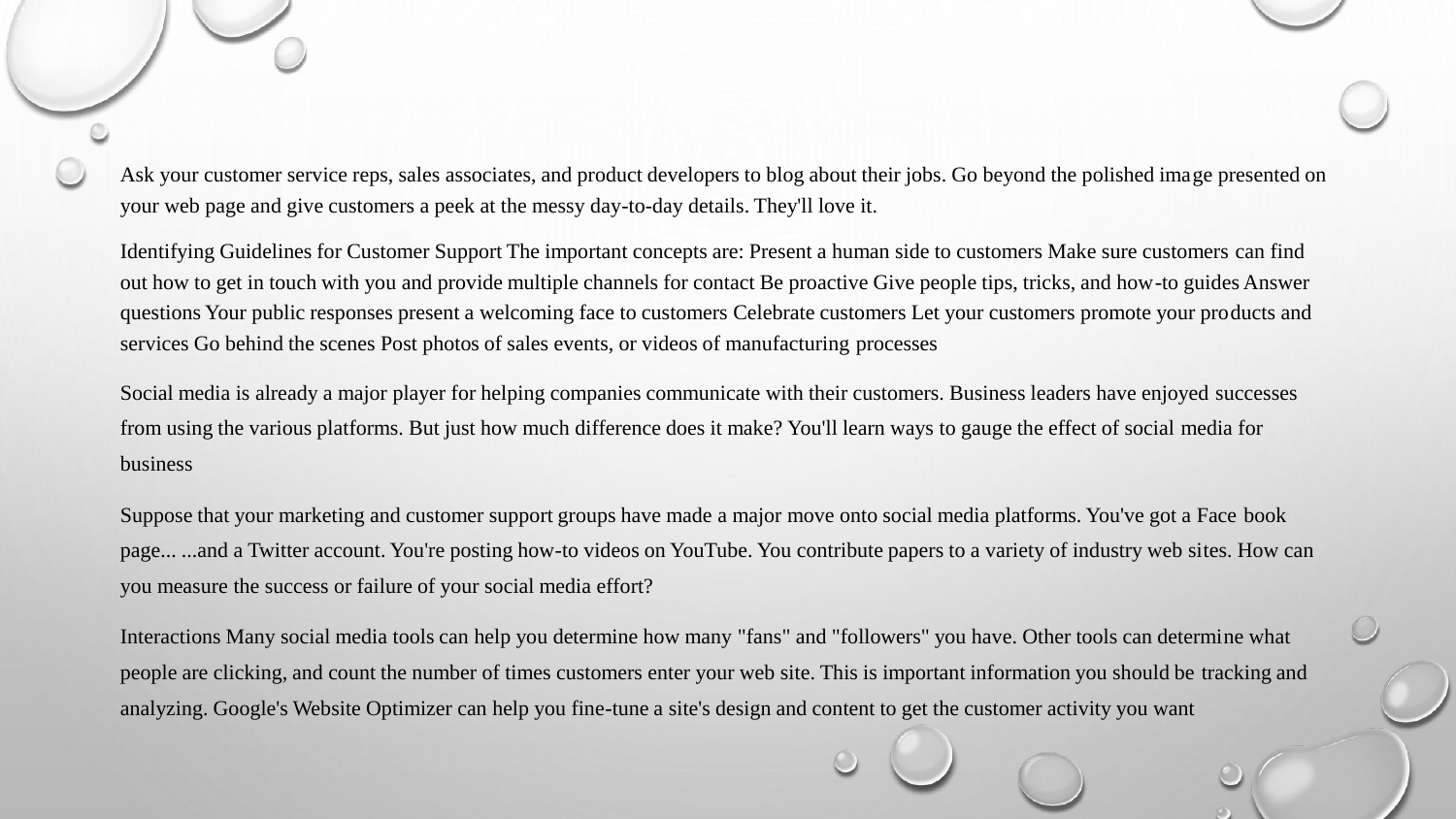Issues

Brand monitoring tools will help you identify and respond to issues that customers raise on social media platforms outside your own web site or Face book page. For example, Google Alerts offers information on the searches people have done. Technorati is a blog search engine that makes it easy to learn what bloggers are saying about you

The Back type service, along with Board Tracker, Friend Feed, Jive, and Social Mention, lets you find blog comments, web forum discussions, Twitter tweets, and other social media that mention your name. Many of these tools are free

#### Content

Keep track of such customer-generated content, and realize that even negative reviews can give you data. Are customers using your rating system? Are they leaving comments or reviews? Are they uploading testimonials, pictures, or videos that showcase their use of your product? Sales

This is an easy one. Once you begin implementing social media tools, what happens to your sales? If you roll out different tools over a period of time, you should be able to measure their individual effects.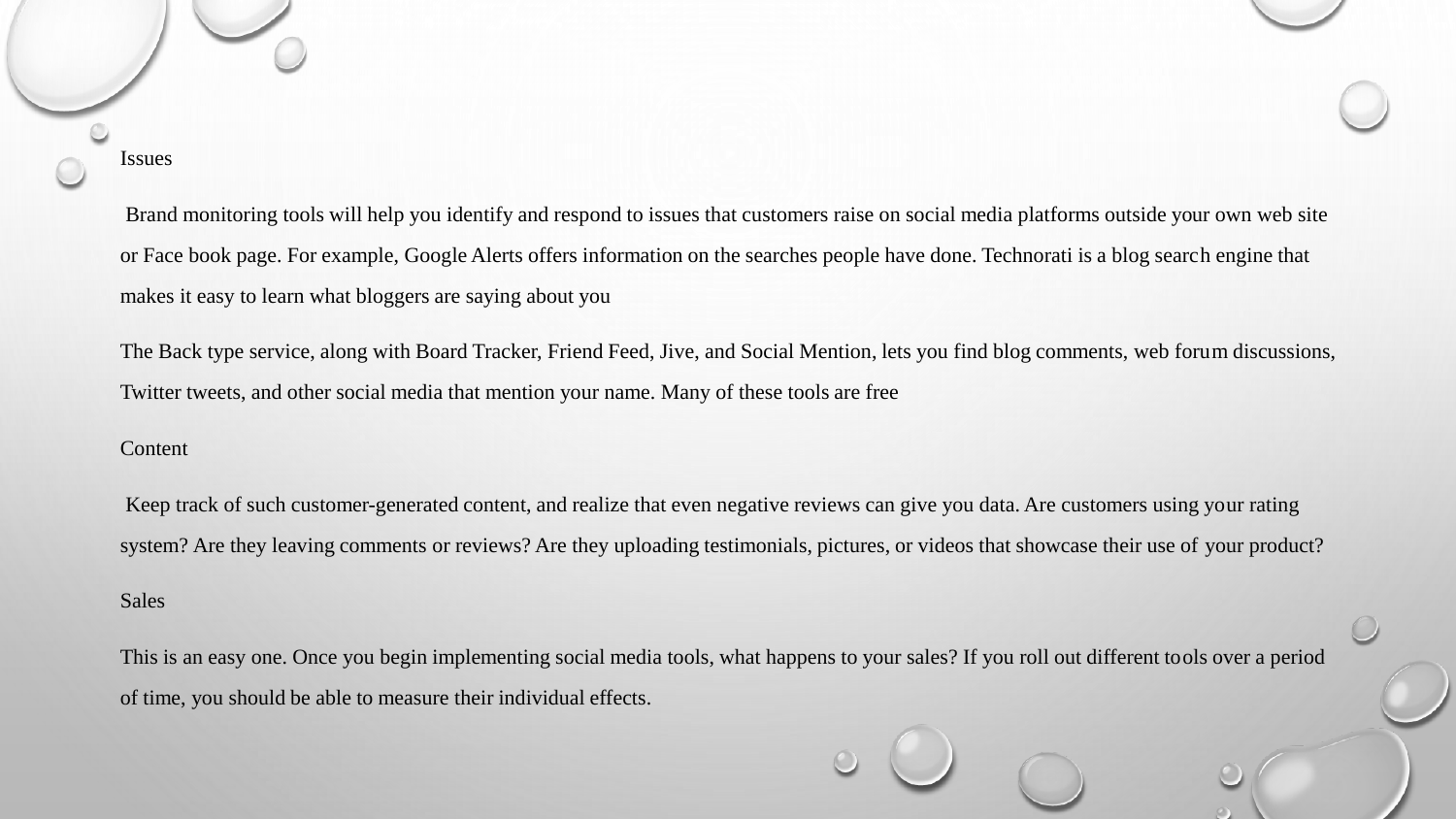**Resources** 

If you're using social media appropriately, you may see fewer inquiries coming in from other channels. People who don't normally want to make a call or write an email may interact with your customer service on the newer social media platforms. That may affect your bottom line, since social media probably costs less to operate and maintain than traditional tools

And when you consider the ratio of contacts made through traditional channels versus contacts made through social media, you may see a need to shift people and other resources, and change your efforts. Finally, make sure that whoever's in charge of keeping your social media effort updated is up to the task and on the job. This isn't a job for some intern who knows all about social media because he or she's a college student

This is a role you need to take seriously. Your social media guru needs to be familiar with your organization's overall goals and the intent of your online campaign. They should be aware of copyright and fair use issues. And they should understand the pros and cons of linking to external content that's not under your control. If multiple employees will be responsible for your social media presence, make sure that they're all sending the same message

Consider whether you want a single person to approve the content produced by these people before it's posted for all the world to see. Less oversight is generally better, as long as your content producers follow company policies. The result will be more spontaneous and will give your organization a friendlier online face. There's one last thing. Keep your social media presence current